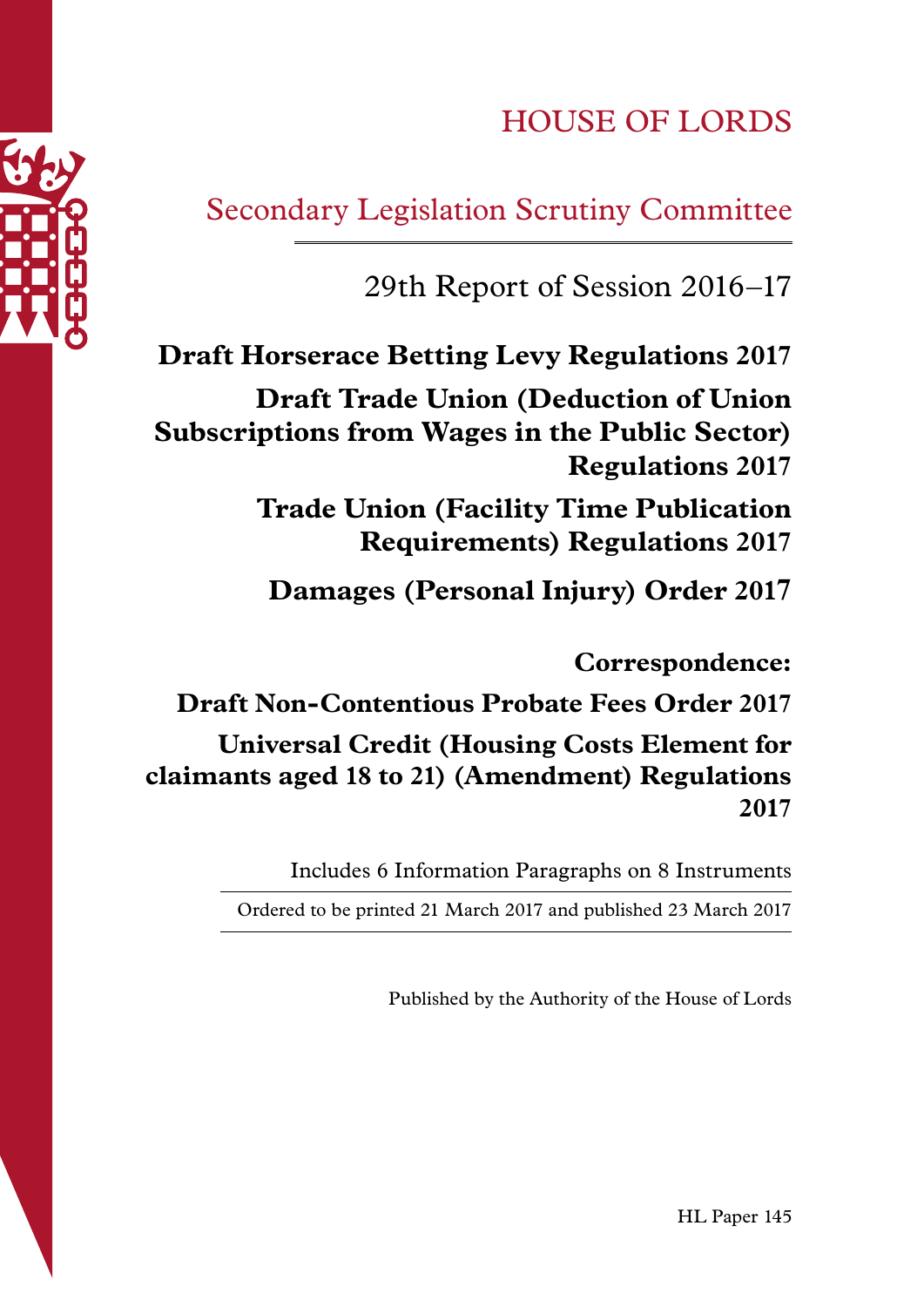#### *Secondary Legislation Scrutiny Committee*

The Committee was established on 17 December 2003 as the Merits of Statutory Instruments Committee. It was renamed in 2012 to reflect the widening of its responsibilities to include the scrutiny of Orders laid under the Public Bodies Act 2011.

The Committee's terms of reference are set out in full on the website but are, broadly, to scrutinise —

(a) every instrument (whether or not a statutory instrument), or draft of an instrument, which is laid before each House of Parliament and upon which proceedings may be, or might have been, taken in either House of Parliament under an Act of Parliament;

(b) every proposal which is in the form of a draft of such an instrument and is laid before each House of Parliament under an Act of Parliament,

with a view to determining whether or not the special attention of the House should be drawn to it on any of these specified grounds:

(a) that it is politically or legally important or gives rise to issues of public policy likely to be of interest to the House;

(b) that it may be inappropriate in view of changed circumstances since the enactment of the parent Act;

(c) that it may inappropriately implement European Union legislation;

(d) that it may imperfectly achieve its policy objectives;

(e) that the explanatory material laid in support provides insufficient information to gain a clear understanding about the instrument's policy objective and intended implementation;

(f) that there appear to be inadequacies in the consultation process which relates to the instrument.

The Committee may also consider such other general matters relating to the effective scrutiny of secondary legislation as the Committee considers appropriate, except matters within the orders of reference of the Joint Committee on Statutory Instruments.

#### *Members*

| <b>Baroness Andrews</b>                        | Lord Hodgson of Astley Abbots | Lord Rowlands                            |
|------------------------------------------------|-------------------------------|------------------------------------------|
| Lord Bowness                                   | Baroness Humphreys            | Baroness Stern                           |
| Lord Goddard of Stockport Rt Hon. Lord Janvrin |                               | Rt Hon. Lord Trefgarne <i>(Chairman)</i> |
| Lord Haskel                                    | Baroness O'Loan               |                                          |

#### *Registered interests*

Information about interests of Committee Members can be found in the last Appendix to this report.

#### *Publications*

The Committee's Reports are published on the internet at www.parliament.uk/ seclegpublications

The National Archives publish statutory instruments with a plain English explanatory memorandum on the internet at http://www.legislation.gov.uk/uksi

#### *Information and Contacts*

Any query about the Committee or its work, or opinions on any new item of secondary legislation, should be directed to the Clerk to the Secondary Legislation Scrutiny Committee, Legislation Office, House of Lords, London SW1A 0PW. The telephone number is 020 7219 8821 and the email address is hiseclegscrutiny@parliament.uk.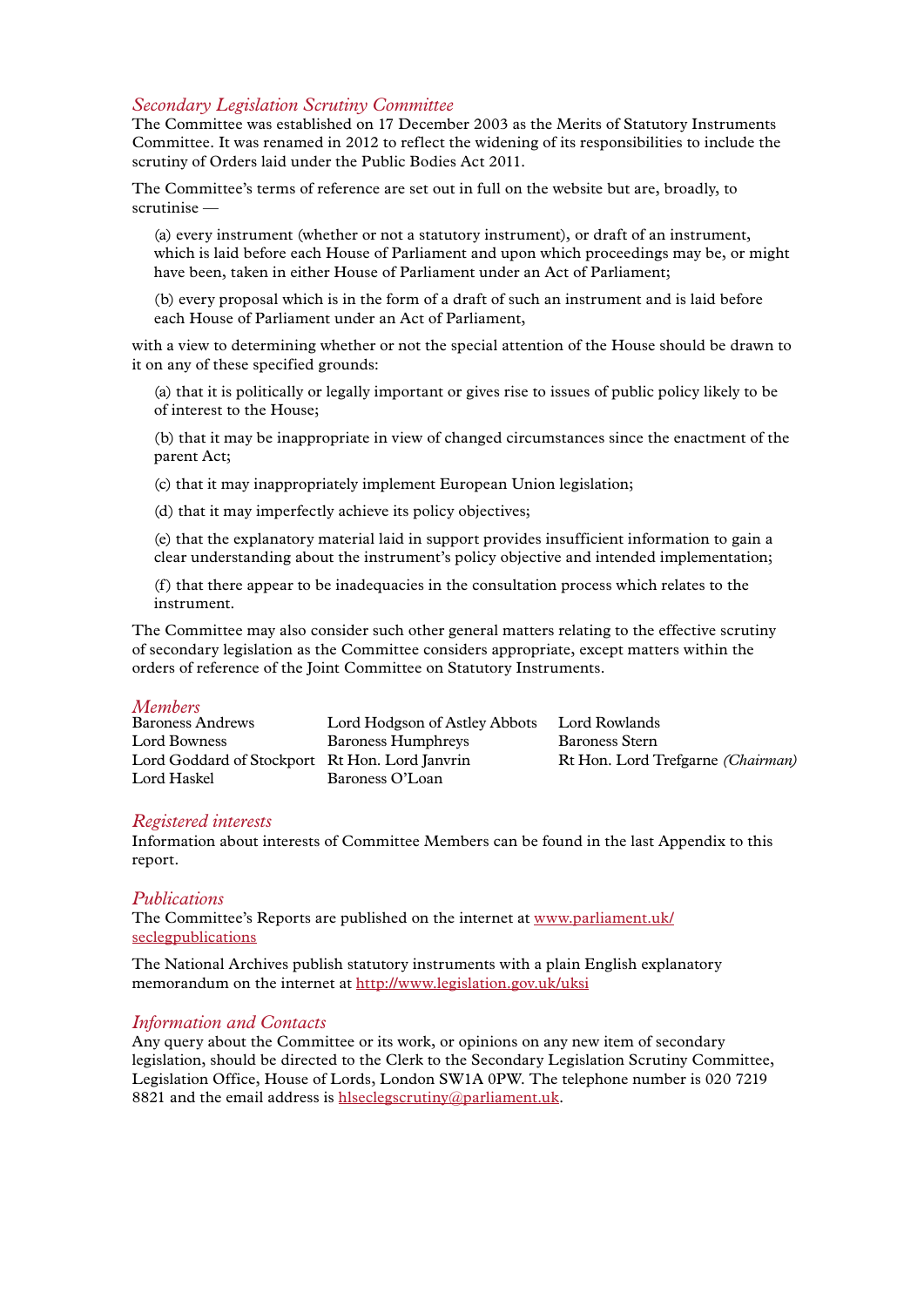# **Twenty Ninth Report**

## **INSTRUMENTS DRAWN TO THE SPECIAL ATTENTION OF THE HOUSE**

## **Draft Horserace Betting Levy Regulations 2017**

#### *Date laid: 7 March 2017*

#### *Parliamentary procedure: affirmative*

*These draft Regulations propose several changes to arrangements for the Horserace Betting Levy, intended to protect the level of support which the Levy provides to horseracing. Consultation on these reforms over the last two years has failed to close the gap between the horseracing industry, which supports the proposals, and the betting industry, which does not.*

#### **We draw this instrument to the special attention of the House on the ground that it gives rise to issues of public policy likely to be of interest to the House.**

- 1. The Department for Culture, Media and Sport (DCMS) has laid these draft Regulations with an Explanatory Memorandum (EM). DCMS explains that the Horserace Betting Levy ("the Levy") is paid by bookmakers for the purposes of aiding the horseracing and equine sector; it recognises the mutual interest which racing and betting share in a thriving racing industry. The Regulations propose several changes:
	- they extend the Levy to all gambling operators who offer bets on horseracing in Great Britain, including operators required to hold a remote operating licence,
	- they change the basis on which the Levy is calculated to a fixed rate, namely 10% of the amount by which an operator's profits on bets that relate to horseracing in Great Britain made by a person in Great Britain exceed £500,000,
	- they provide for the Levy rate to be reviewed within seven years, and
	- they make consequential changes to the powers of the Horserace Betting Levy Board to enable it properly to administer the new Levy scheme.

#### *Extension of the Levy to all betting operators*

2. DCMS says that those bookmakers based offshore who take bets on British horseracing are not currently liable to pay the Levy; and that all the major gambling operators active in the British market are based offshore, and remote gambling (primarily via the internet) is now the largest gambling sector. This has contributed to a significant decline in Levy receipts, with the statutory Levy falling from  $\frac{115}{100}$  million in 2007–08 to  $\frac{154.5}{100}$  million in 2015–16. There have been efforts, ultimately unsatisfactory, to broker voluntary deals to ensure that betting exchange providers and offshore bookmakers benefitting from the British racing product contribute to the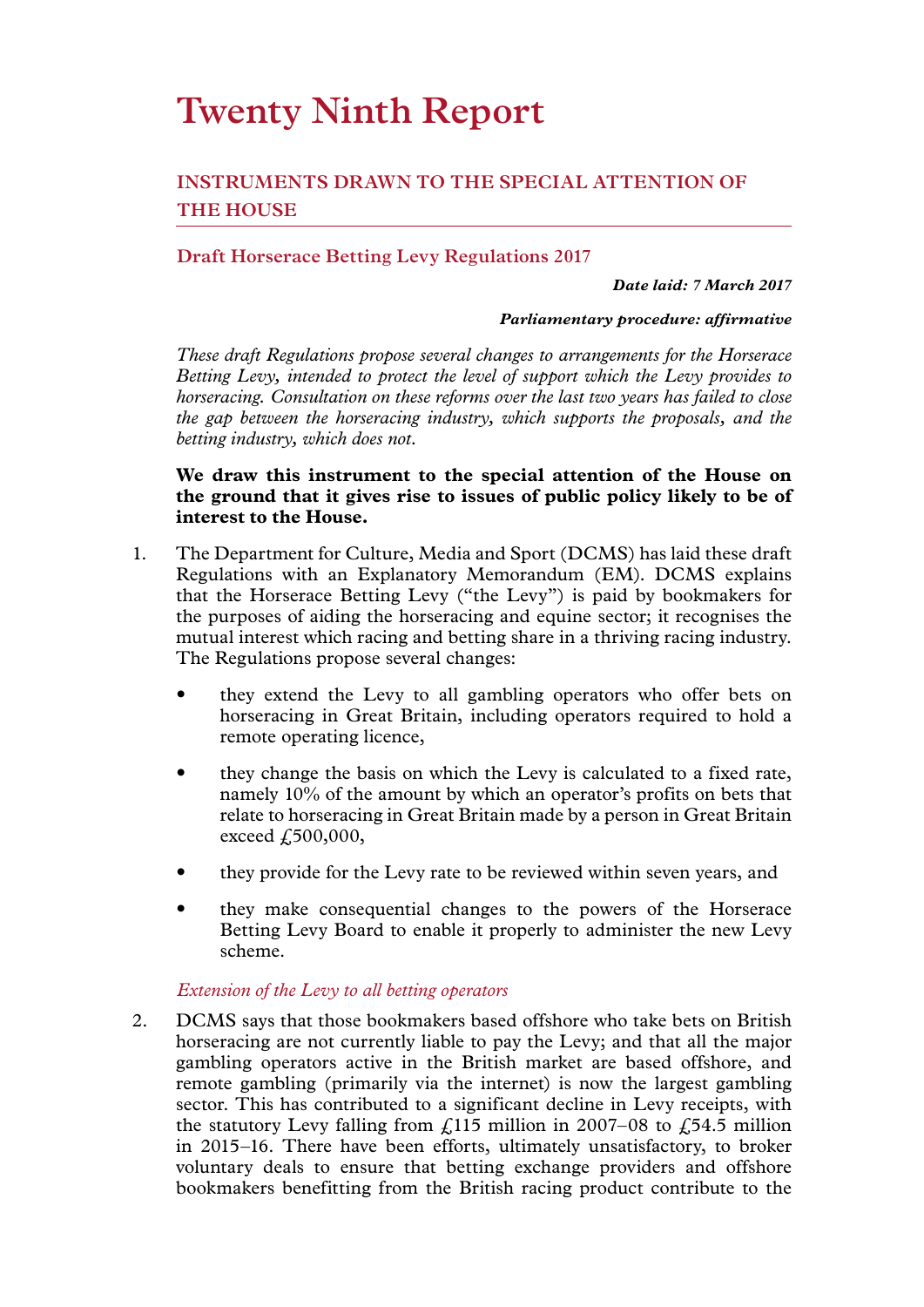industry; the Government have concluded that there is no alternative to legislative action.

*Basis of calculation for the Levy*

- 3. Under the current regime, the Levy scheme is agreed on an annual basis by the Levy Board on the recommendation of the Bookmakers' Committee, or else determined by the Secretary of State where the parties are unable to agree. The Regulations propose that in future the Levy amount payable is to be determined by reference to a fixed rate, namely 10% of profits on leviable bets which exceed  $f_0$ 500,000 in any Levy period as a bookmaker or betting exchange provider (Levy periods run from 1 April to 31 March in any given  $year).<sup>1</sup>$
- 4. DCMS says that, in arriving at a rate of 10%, it considered a range of sources including responses to previous consultations (see below) and Gambling Commission statistics on the levels of betting activity on racing and profit levels on both the remote and land-based market, as well as an independent economic report into racing's costs and income (commissioned by Government). The Department says that it estimates that a rate of 10% would have produced a yield of between  $\ell$  72 million and  $\ell$ 84 million, based on the Government's analysis of the market in 2015–16 (subject to a number of assumptions and caveats): setting the rate as a percentage of horserace betting profits ensures that Levy payments are affordable for betting operators, as their payments will adjust in line with the level of benefit they derive from the racing product.
- 5. DCMS explains that, in recognition of the need to minimise the burden on operators with lower profits on racing, both land-based and offshore, an exempt amount of  $f_{0.500,000}$  has been adopted; this will mean that the majority of small and medium-sized operators will not incur Levy liability.

#### *Changes to the powers of the Horserace Betting Levy Board*

6. DCMS says that the annual process for agreeing the Levy scheme will cease, and that the requirement for the Bookmakers' Committee will fall away. Since the current Levy regime makes the powers of the Levy Board to administer Levy schemes dependent on the scheme agreed with the Bookmakers' Committee, there is a need to provide a new basis for those powers.2 DCMS says that the powers being given to the Levy Board are not new; the intention has been closely to mirror the existing regime.<sup>3</sup>

<sup>1</sup> Paragraph 7.8 of the EM sets out the formula used to determine a bookmaker's horseracing betting profits.

<sup>2</sup> Under the Betting, Gaming and Lotteries Act 1963.

DCMS says in the EM that these changes constitute the first phase of changes intended to the Levy; a second phase will make changes to the administration of the Levy and abolish the Levy Board; the intention is to make those changes by way of a Legislative Reform Order.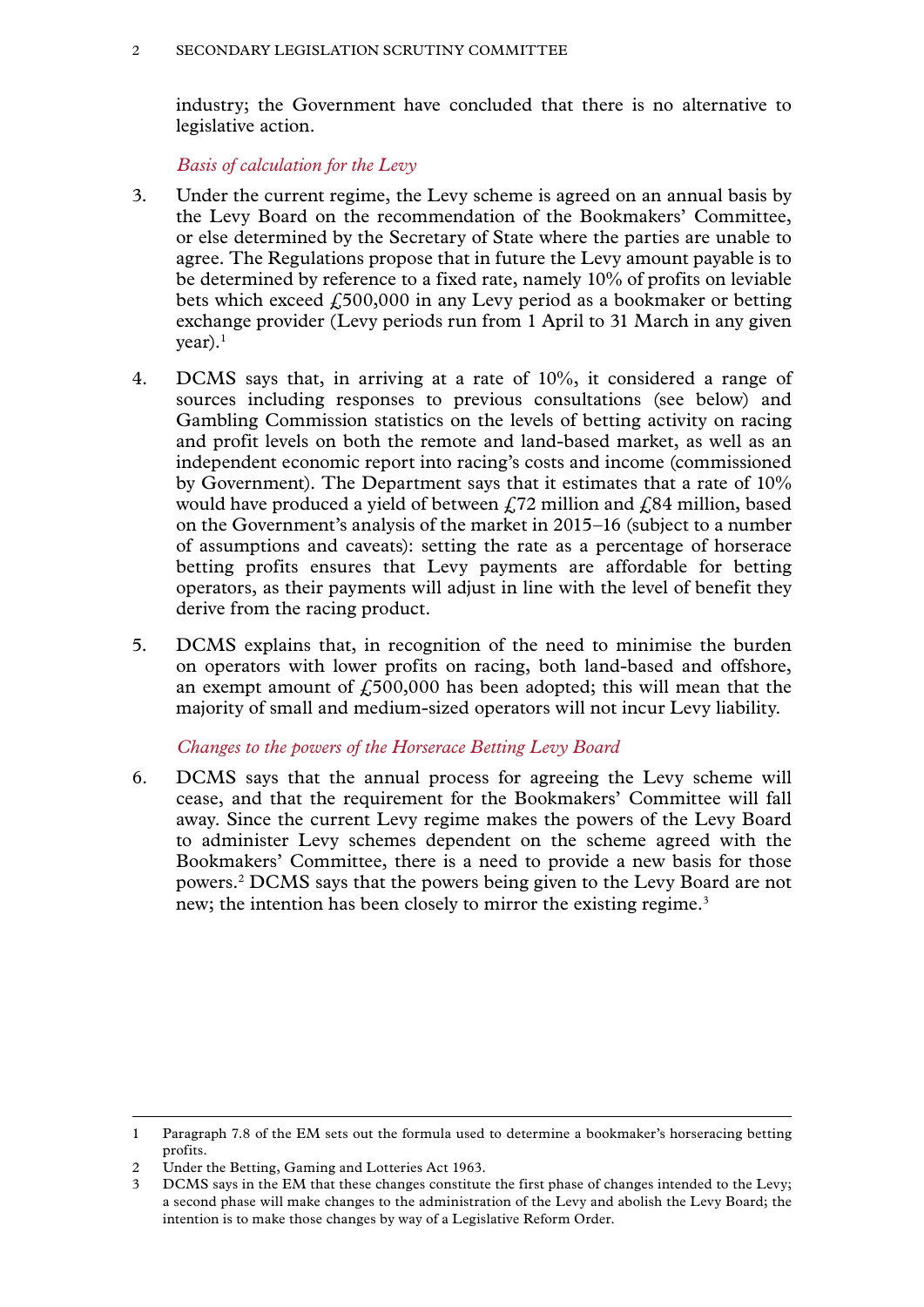#### *Consultation*

- 7. In the EM, DCMS lists the three public consultations carried out on the Levy in  $2014-15$ ,<sup>4</sup> explaining that the options explored ranged from extending the existing Levy to a more radical approach of replacing it with a rightsbased model. Overall, responses to the consultations were divided, with very different outcomes favoured by the two industries. The vast majority of respondents from the betting industry argued there was no need for a statutory Levy, but if there was, they favoured retaining or reforming the current Levy system. The racing industry's overarching aim was to secure a fair contribution for the sport from offshore betting operators.
- 8. In March 2016 the Government published a response to the consultation process,<sup>5</sup> confirming the intention to reform the current Levy (as now proposed in the draft Regulations). DCMS says in the EM that it has continued to engage with both industries on further details of the reform, including through a letter sent in October 2016 from the Minister to the parties indicating the detail of the reforms. In their responses, the racing industry supported the Levy reform proposed, whilst the betting industry argued that a rate of 10% was too high and failed to take account of the commercial deals in place between the industries.

#### *Conclusion*

9. There have been large-scale changes in the horseracing and betting industries since the Levy was introduced in the early 1960s, not least the emergence of offshore basing for the major gambling operators active in the British market. The proposals in these Regulations are intended to reform Levy arrangements in order to protect the level of support which it provides to horseracing. Consultation on these reforms over the last two years between the Government and the interested parties has failed to close the gap between the horseracing industry, which supports the proposals, and the betting industry, which does not.

<sup>4</sup> The first consultation, "Extending the Horserace Betting Levy", ran for eight weeks from 26 June to 21 August 2014, with 23 responses. The second, "Modernising the Horserace Betting Levy", ran for 10 weeks from 27 August to 5 November 2014, with 101 responses. The third, "Horserace Betting Right", ran for four weeks from 5 February to 12 March 2015, with 143 responses.

<sup>5</sup> See: [https://www.gov.uk/government/uploads/system/uploads/attachment\\_data/file/508313/](https://www.gov.uk/government/uploads/system/uploads/attachment_data/file/508313/Implementing_the_replacement_for_the_Horserace_Betting_Levy.pdf) [Implementing\\_the\\_replacement\\_for\\_the\\_Horserace\\_Betting\\_Levy.pdf](https://www.gov.uk/government/uploads/system/uploads/attachment_data/file/508313/Implementing_the_replacement_for_the_Horserace_Betting_Levy.pdf)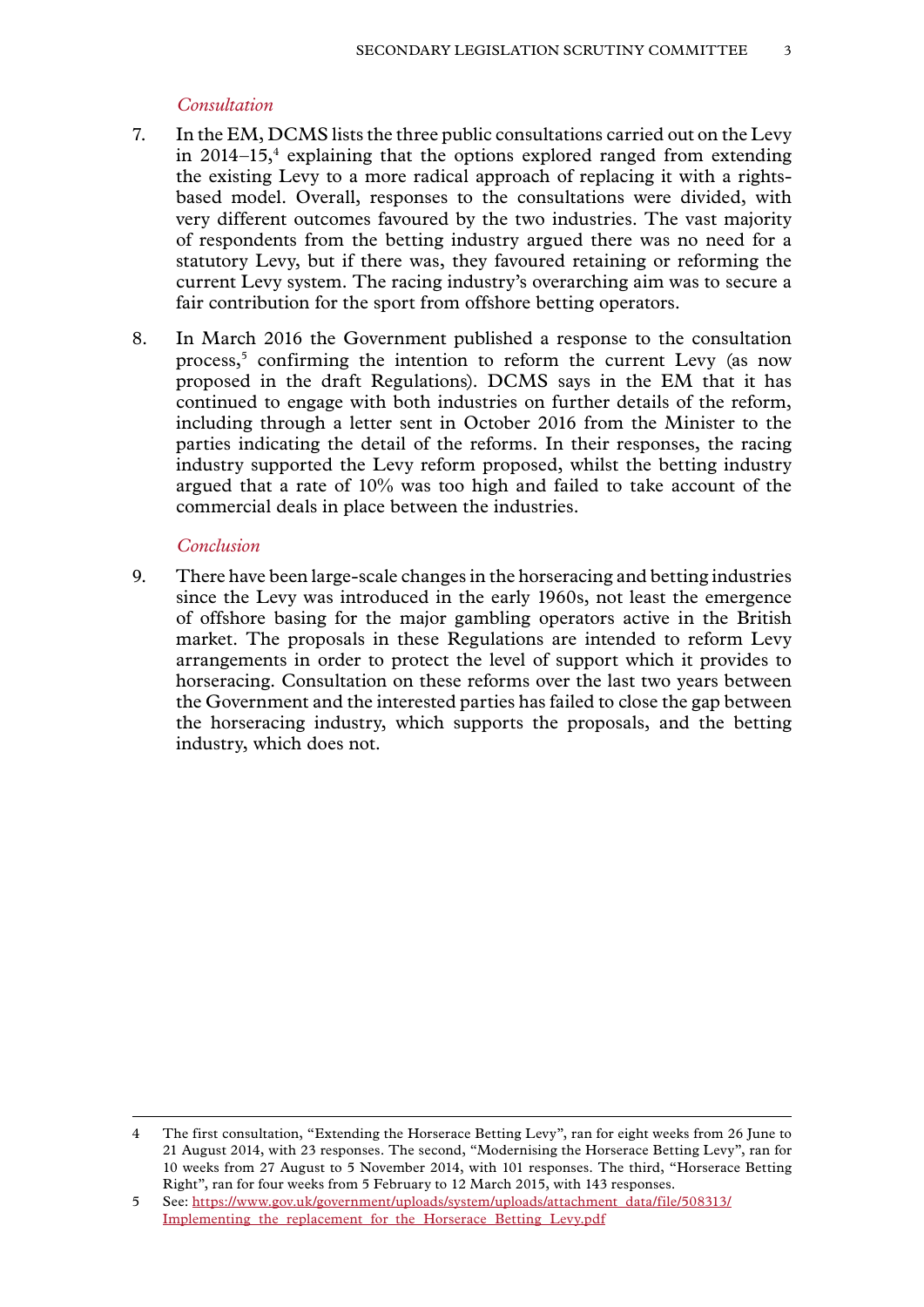**Draft Trade Union (Deduction of Union Subscriptions from Wages in the Public Sector) Regulations 2017**

*Date laid: 9 March 2017*

#### *Parliamentary procedure: affirmative*

**Trade Union (Facility Time Publication Requirements) Regulations 2017 (SI 2017/328)**

*Date laid: 9 March 2017*

#### *Parliamentary procedure: negative*

*The draft Trade Union (Deduction of Union Subscriptions from Wages in the Public Sector) Regulations 2017 provide that a relevant public sector employer may make deductions from its workers' wages in respect of trade union subscriptions only if the trade union pays the employer a reasonable amount for this service. The Trade Union (Facility Time Publication Requirements) Regulations 2017 require relevant public sector employers to publish a range of data in relation to the use of, and expenditure on, trade union facility time in their organisations. We have received a submission about the second set of Regulations from the Royal College of Nursing, and a response to it from the Cabinet Office.*

#### **We draw these instruments to the special attention of the House on the ground that they give rise to issues of public policy likely to be of interest to the House.**

- 10. The Cabinet Office has laid both these instruments, in each case with an Explanatory Memorandum (EM) and Impact Assessment (IA):
	- the draft Trade Union (Deduction of Union Subscriptions from Wages in the Public Sector) Regulations 2017 ("the Subscriptions Regulations") provide that a relevant public sector employer may make deductions from its workers' wages in respect of trade union subscriptions (commonly referred to as "check-off") only if the trade union pays the employer a reasonable amount for this service, and workers have the option to pay their subscriptions by other means.
	- the Trade Union (Facility Time Publication Requirements) Regulations 2017 ("the Facility Time Regulations") require relevant public sector employers to publish, on an annual basis, a range of data in relation to the use of, and expenditure on, trade union facility time in their organisation.
- 11. The IAs to both instruments assume that 26,453 public sector employers will be affected by these provisions: of these, the Cabinet Office says that 25,375 are smaller organisations (schools/universities), and 1,078 are larger public bodies. The bodies concerned are listed in the schedules to the Regulations.

#### *Subscriptions Regulations*

12. In the EM to the Subscriptions Regulations, the Cabinet Office says that the cost of administering check-off varies across the public sector. It refers to the findings of a TaxPayers' Alliance report published in 2014, that, while most public sector organisations deducted union subscription fees from employees' salaries, only 22% of them charged trade unions for the service. The Cabinet Office refers to an estimate that the administration of check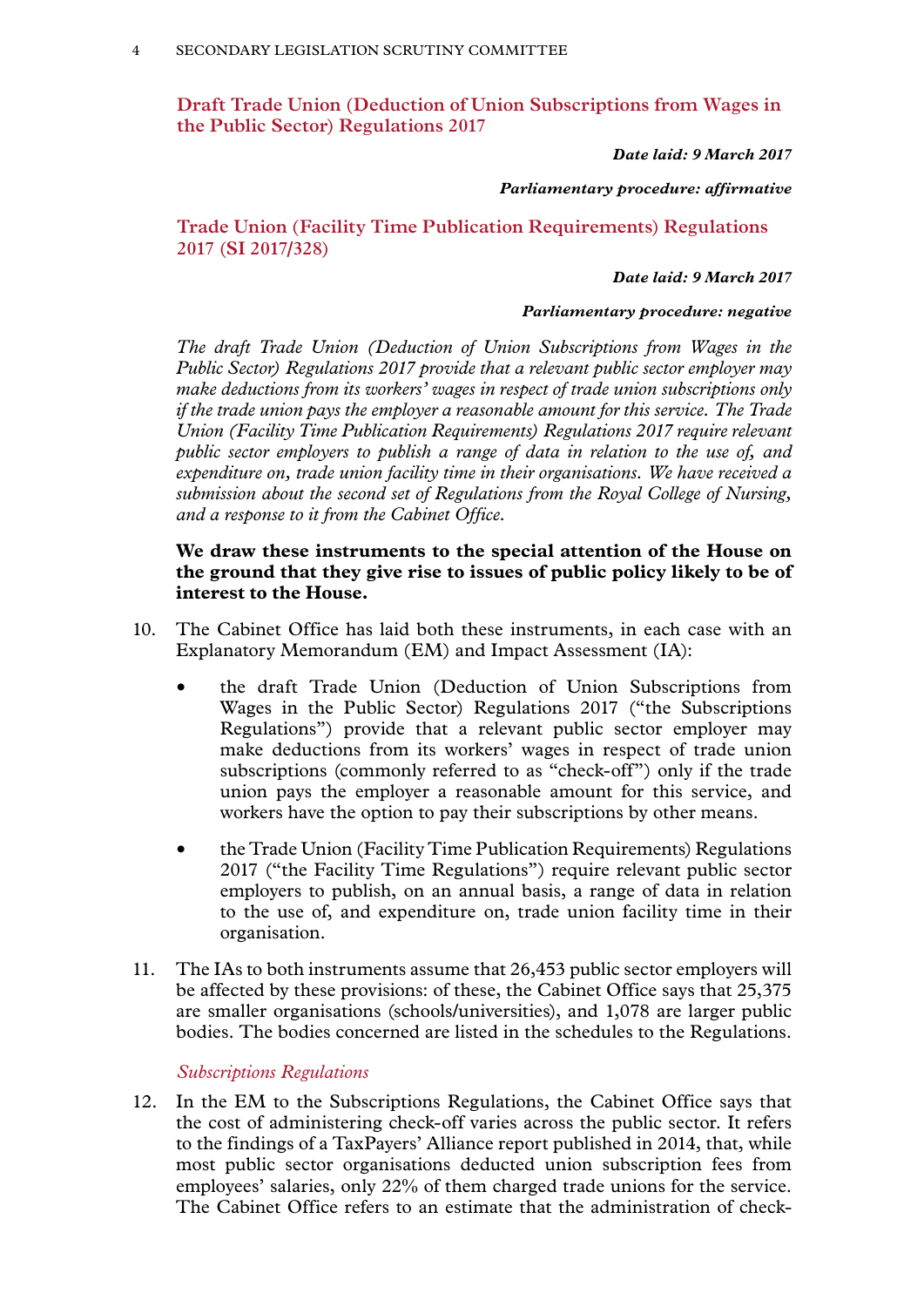off costs the public sector upwards of  $f(6.6)$  million per year, a cost which the Regulations seek to reduce. We obtained further information from the Cabinet Office about the status of the TaxPayers' Alliance report, which we are publishing at Appendix 1.

13. In the IA, the Cabinet Office says that relevant public sector employers will face one-off direct familiarisation and transition costs estimated to total between  $\angle$  (7.78 million and  $\angle$  8.85 million. However, a saving to public sector bodies of  $f(9.7)$  million per annum is estimated, stemming from the remuneration for the cost of administering check-off services across the relevant public sector employers. Conversely, trade unions will incur one-off indirect familiarisation and transition costs estimated between  $f(0.6)$  million and  $f(0.12)$  million; and ongoing costs of payment for check-off service where it is provided, estimated between  $\ell$ , 6.61 million and  $\ell$ , 8.68 million depending on the take-up of check-off services after the legislation is implemented. The IA also includes the following statement:

"Costs to public sector employers may include some loss of goodwill with employees and trade unions, particularly for those trade unions where a charging model for check-off has not been in place and they are in receipt of this service. Due to lack of data and difficulty in valuing goodwill, it was not possible to monetise this cost at this time".

#### *Facility Time Regulations*

- 14. In the EM to the Facility Time Regulations, the Cabinet Office says that the percentage of the Civil Service pay bill spent on facility time fell after the implementation of similar reforms, from 0.26% in 2012 to just 0.07% in the first quarter of 2015. It says that, while spending on facility time in the wider public sector is difficult to calculate, it is estimated at approximately 0.14% of the public sector pay bill; these Regulations will help to ensure that expenditure is incurred only on appropriate and accountable trade union work that represents value for money to the taxpayer.
- 15. In the accompanying IA, costs are estimated as a one-off familiarisation cost of  $f(2.9)$  million, with recurring annual reporting costs of  $f(3.1)$  million, which represent the cost for every employer, within the scope of the provision, compiling and publishing the required information. The Cabinet Office says that "taking into account experience in Civil Service departments, it is not expected that the proposed legislation will result in any significant impact on trade union representatives carrying out their trade union duties for which there is a legal entitlement to reasonable paid time off work".

#### *Submission from the Royal College of Nursing*

16. We have received a submission on the Regulations from the Royal College of Nursing (RCN), which states the RCN's belief that "facility time is vital to employers as it helps foster positive employment relations and resolve problems at an early stage", and that "the cost-benefits and the potential impact on employment relations of the measures have not been taken into account in drawing up these regulations". We note in particular that the RCN comments that the categorisation of facility time proposed in Schedule 2 to the Regulations—0%; 1–50%; 51–99%; and  $100\%$ —is not "a meaningful demarcation of time that would accurately reflect the way that union representatives perform their duties and activities". The RCN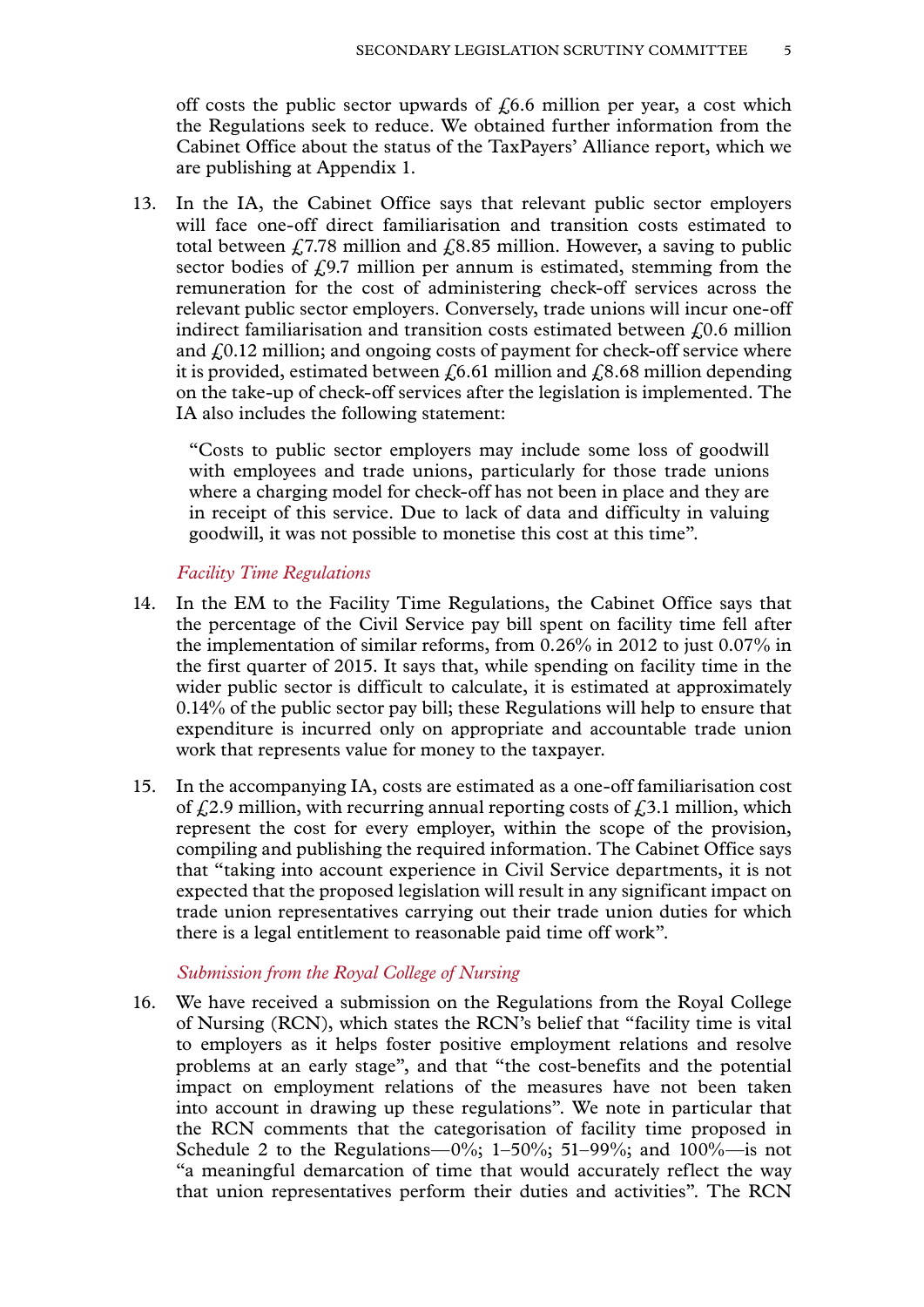#### 6 SECONDARY LEGISLATION SCRUTINY COMMITTEE

suggests a better categorisation—0%; 1-10%; 10-25%; 25%–50%; 50-75%; 75–100%; 100%.

17. In its response to this submission, the Cabinet Office has said that "the aim of the Trade Union Act 2016 is to modernise Great Britain's industrial relations framework to better support an effective and collaborative approach to resolving industrial disputes, balancing the interests of unions with interests of the wider public sector", and that these Regulations "will help to ensure taxpayers' money is only spent on appropriate and accountable trade union work that represents value for money to the taxpayer." As regards the categorisation of facility time, the Cabinet Office says that Schedule 2 to the Regulations should provide "a broad overview of the percentage of working hours that relevant union representatives spend on facility time, in order that this information is comparable across the wider public sector." **We regard this as a rather broad-brush response which fails to deal with the substance of the RCN's concern which, in our eyes, warrants careful consideration.** We are publishing the RCN's submission and the Cabinet Office's response on our website.<sup>6</sup>

#### *Consultation*

18. In the EM, the Cabinet Office says that the Government consulted on which public sector employers should be included in the regulations by working with all relevant Government Departments. We asked why others, such as local authorities and trades unions, were not consulted: the Cabinet Office's full response is published at Appendix 1, but rests on the statement that "the policy principles underlying the scope of which bodies should be caught by the regulations, were debated extensively during the passage of the Trade Union Bill through Parliament." We note that the IAs to both sets of Regulations acknowledge a good deal of uncertainty about the effect of the new requirements. For example, the IA to the Subscription Regulations says:

"For the purpose of attempting to estimate the potential impacts of the legislation we have considered a number of different scenarios. This is due to the uncertainty over how many public bodies will continue to offer check-off" (para. 86).

The IA to the Facility Time Regulations says:

"There are uncertainties around the current level of facility time usage in the wider public sector and the extent to which the public sector behavioural response would be the same, or similar, post-transparency reforms as in the Civil Service. Given these uncertainties, this impact assessment does not claim a specified, monetised benefit from the facility time reforms in the final net present value totals".

#### **It seems to us that consultation with local authorities and others directly affected might have served to reduce or remove these uncertainties.**

<sup>6</sup> See: [http://www.parliament.uk/business/committees/committees-a-z/lords-select/secondary](http://www.parliament.uk/business/committees/committees-a-z/lords-select/secondary-legislation-scrutiny-committee/publications/)[legislation-scrutiny-committee/publications/](http://www.parliament.uk/business/committees/committees-a-z/lords-select/secondary-legislation-scrutiny-committee/publications/)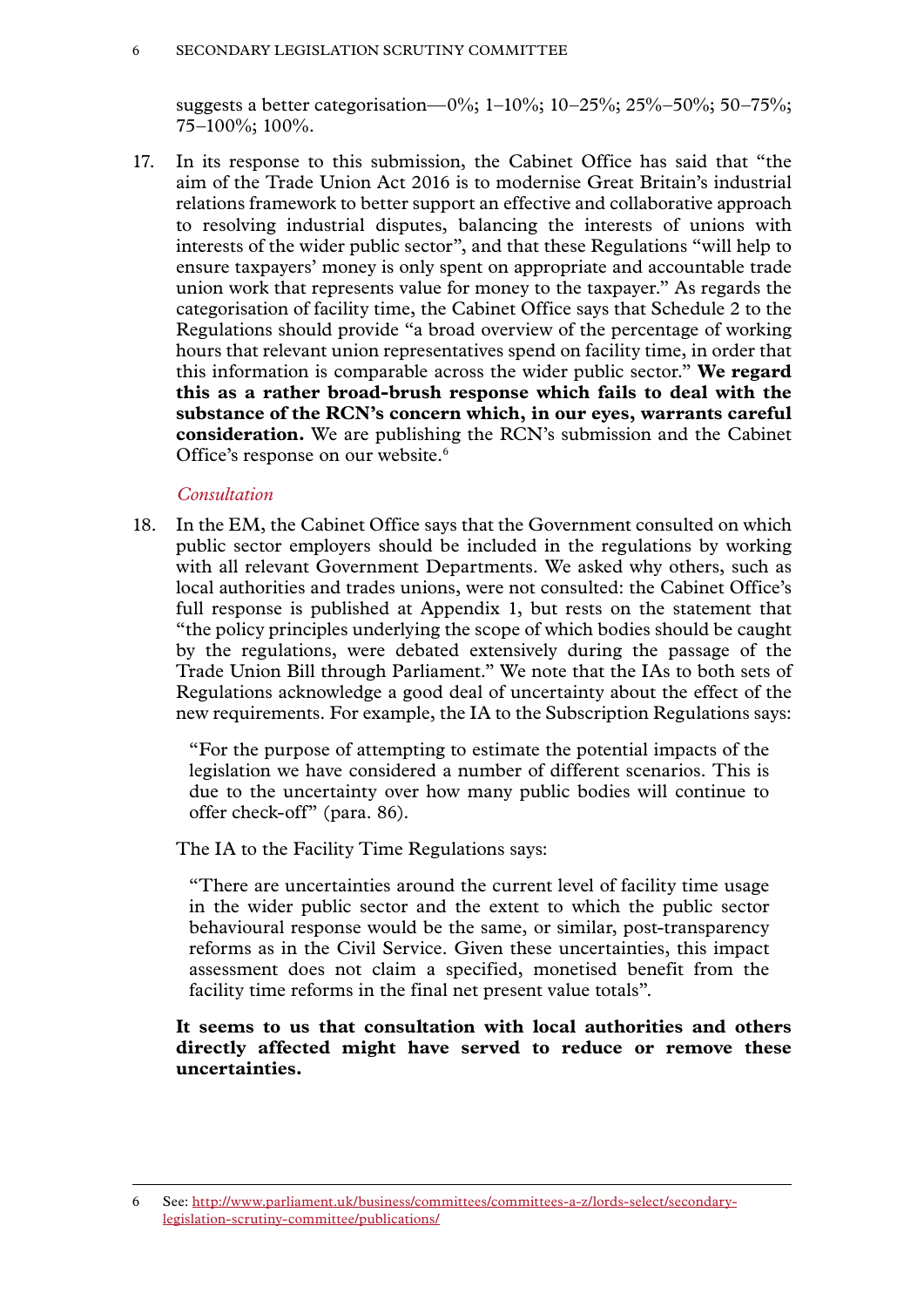#### *Consideration of Trade Union Bill by the House*

- 19. In the EM, the Cabinet Office says that there was "significant engagement from the opposition in the House of Lords, which led to further consideration of the scope of these regulations". In additional information provided to us, the Cabinet Office has clarified this statement as follows:
	- following significant debate in the Lords, the Government chose to use the Freedom of Information Act (and its Scottish equivalent) as the starting-point to define the scope of the Regulations, as opposed to the Office for National Statistics' definition of a "public authority";
	- the Government changed the drafting of the Bill to ensure that "public" authorities", for the purpose of the Bill, would only be captured in scope if they are "funded wholly or mainly from public funds" and with regard to a range of other policy factors (i.e., not predominantly commercially focussed or levy funded);
	- the Government placed skeleton regulations in the House Library after Report stage in the interests of transparency and clarity;
	- where questions were raised in relation to the inclusion of specific bodies within scope, the Government provided a response in each case. This led to the removal of some bodies from scope (i.e. Legal Service Boards) or clear policy rationale as to why others were included (i.e. Academies).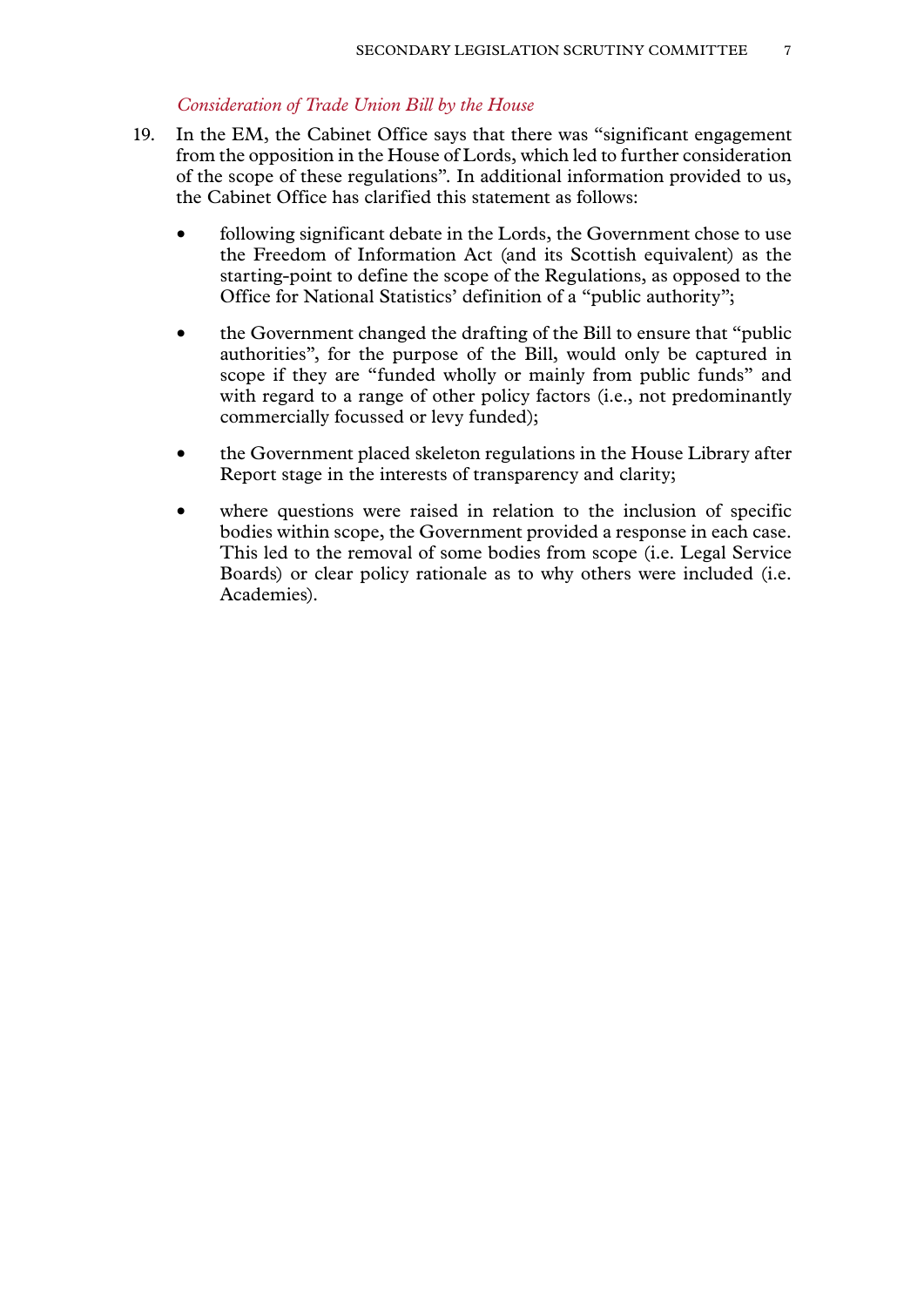## **Damages (Personal Injury) Order 2017 (SI 2017/206)**

#### *Date laid: 27 February 2017*

#### *Parliamentary procedure: negative*

*Where personal injury damages are awarded for future losses, such as loss of earnings, care costs or other monetary expenses in the form of a lump sum, the award is adjusted to take account of the benefit to the claimant of being able to invest the money and*  earn interest. This instrument provides that, from 20 March 2017, the discount *rate for this purpose will be - 0.75% (that means that the money paid will need to be slightly more than the sum awarded by the court). This reflects the current low yield of Index-Linked Gilts. Due to the significant impact on the insurance industry the Lord Chancellor plans to publish a consultation document before Easter that will consider options for reforming the way the rate is set. We were, however, disappointed that a policy that the insurance industry tells us will have financial impacts on most of the drivers in this country was not accompanied by an Impact Assessment setting out the Government's calculations.*

**This Order is drawn to the special attention of the House on the ground that it gives rise to issues of public policy likely to be of interest to the House.**

20. This Order has been laid by the Ministry of Justice (MoJ) under the Damages Act 1996 and is accompanied by an Explanatory Memorandum. We wrote to the Secretary of State, the Rt Hon. Elizabeth Truss MP, about the absence of an Impact Assessment, her response is published at Appendix 2.

#### *Background*

- 21. Where personal injury damages are awarded for future losses, such as loss of earnings, care costs or other monetary expenses in the form of a lump sum, the award is adjusted to take account of the benefit to the claimant of being able to invest the money and earn interest. A factor applied to the award represents the expected rate of return on investing the award and is known as the discount rate. It has for some years been 2.5%. This instrument provides that, from 20 March 2017, the discount rate for this purpose will be - 0.75% (that is the money paid will be need to be slightly more than the sum awarded by the court). This reflects the current low yield of Index-Linked Gilts (ILGs).
- 22. The rate of -0.75% is the result of rounding to the nearest 0.25% the simple average real yield (-0.83%) on ILGs over the three years to 30 December 2016, excluding ILGs with less than five years to maturity.
- 23. This has been the formula since the Damages Act 1996 and the House of Lords' ruling in the case of *Wells v Wells*<sup>7</sup> which recommended that the rate should ensure that personal injury claimants are compensated (but not under- or over-compensated) on the basis of being risk-averse investors, who may be financially dependent on the lump sum for the remainder of their life and are therefore not going to put their money into high return, high risk shares.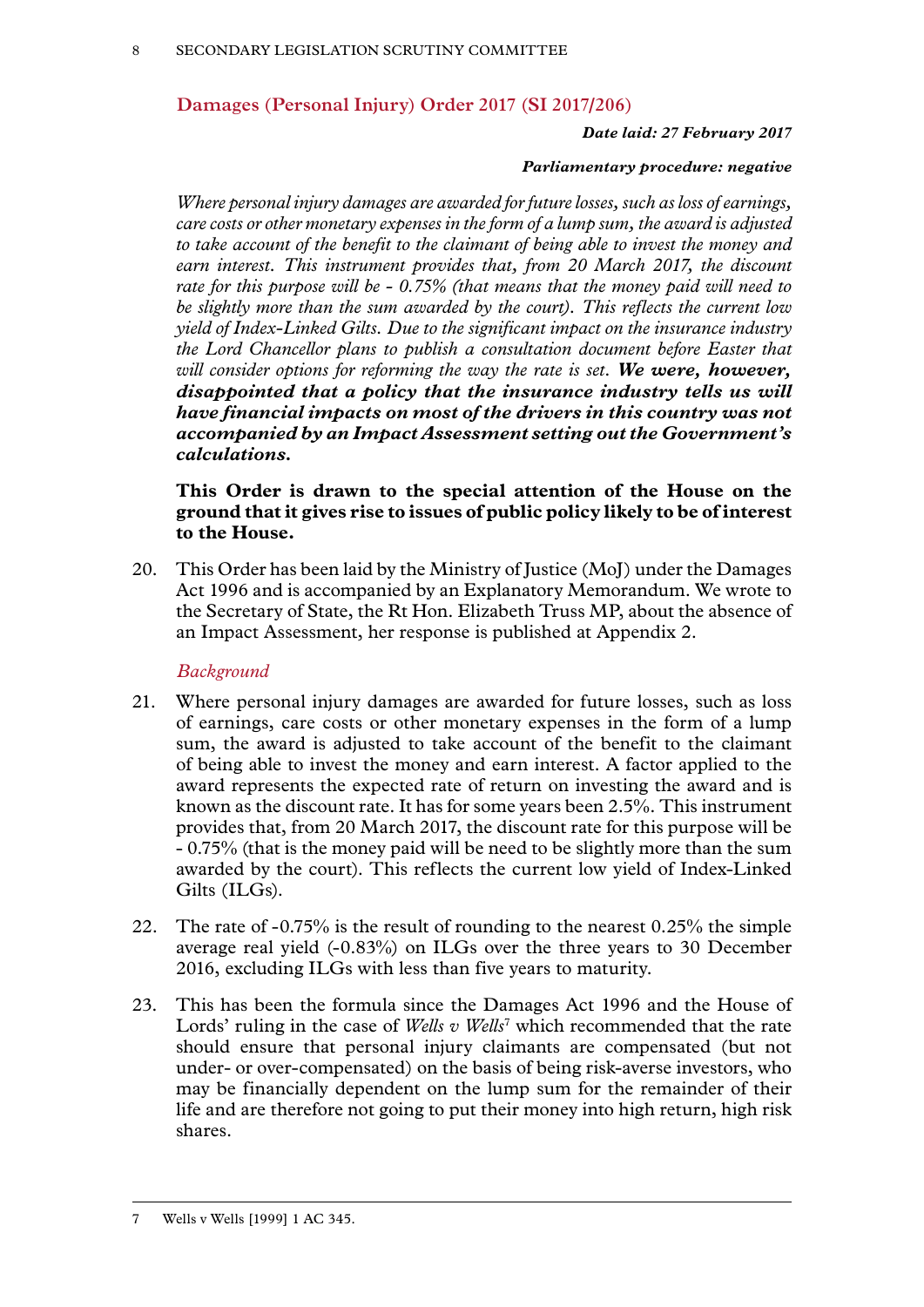#### *Effect of compound interest*

24. The discount rate operates to ensure that the effect of compound interest is taken into account on the lump sum awards. Because of the good returns on investments in the past that rate has operated to reduce the cash amount that the insurer has had actually to pay. However due to a drop in investment returns the factor has been amended to require the insurer to pay slightly more than the sum set by the courts to make sure that the amount paid achieves the target set by the court in the long term. The example below, provided by the MoJ, illustrates the effect:

"If the claimant sets aside  $f<sub>i</sub>100k$  today for future care need in a specific year, the value at in that year will depend on the average (actual) annual return of the portfolio in which the sum is held and the time until the money is needed. Below the claimant has considered two portfolios

• Portfolio 1 has an average annual real return of 2.5%.<sup>8</sup>



• Portfolio 2 has an average annual real return of -0.75%.<sup>9</sup>

In ten years, the  $f<sub>100k</sub>$  invested in Portfolio 1 will have a real value of  $\angle$  £128k and in 40 years the £100k will be worth £269k. If the claimant invests into Portfolio 2 the real value of the  $\ell$ 100k will be  $\ell$ 93k in ten years and  $\angle$  74k in 40 years.

Consequently, if the claimant needs  $\angle$  100k in 10 years, in real terms, they should receive  $\angle$  78k if they are expected to invest in Portfolio 1 and  $f<sub>108k</sub>$  if they are expected to invest in Portfolio 2. If the claimant needs  $\angle$  £100k in 40 years, in real terms, they should receive £37k if they are expected to invest in Portfolio 1 and £135k if they are expected to invest in Portfolio 2".

<sup>8</sup> This is possible with a diversified portfolio consisting, for example, of equities. However, the actual return in each year can fluctuate. If the claimant has to sell when the equity prices are low it is possible that they will make a net loss.

<sup>9</sup> As expected from a portfolio of ILGs under the current conditions.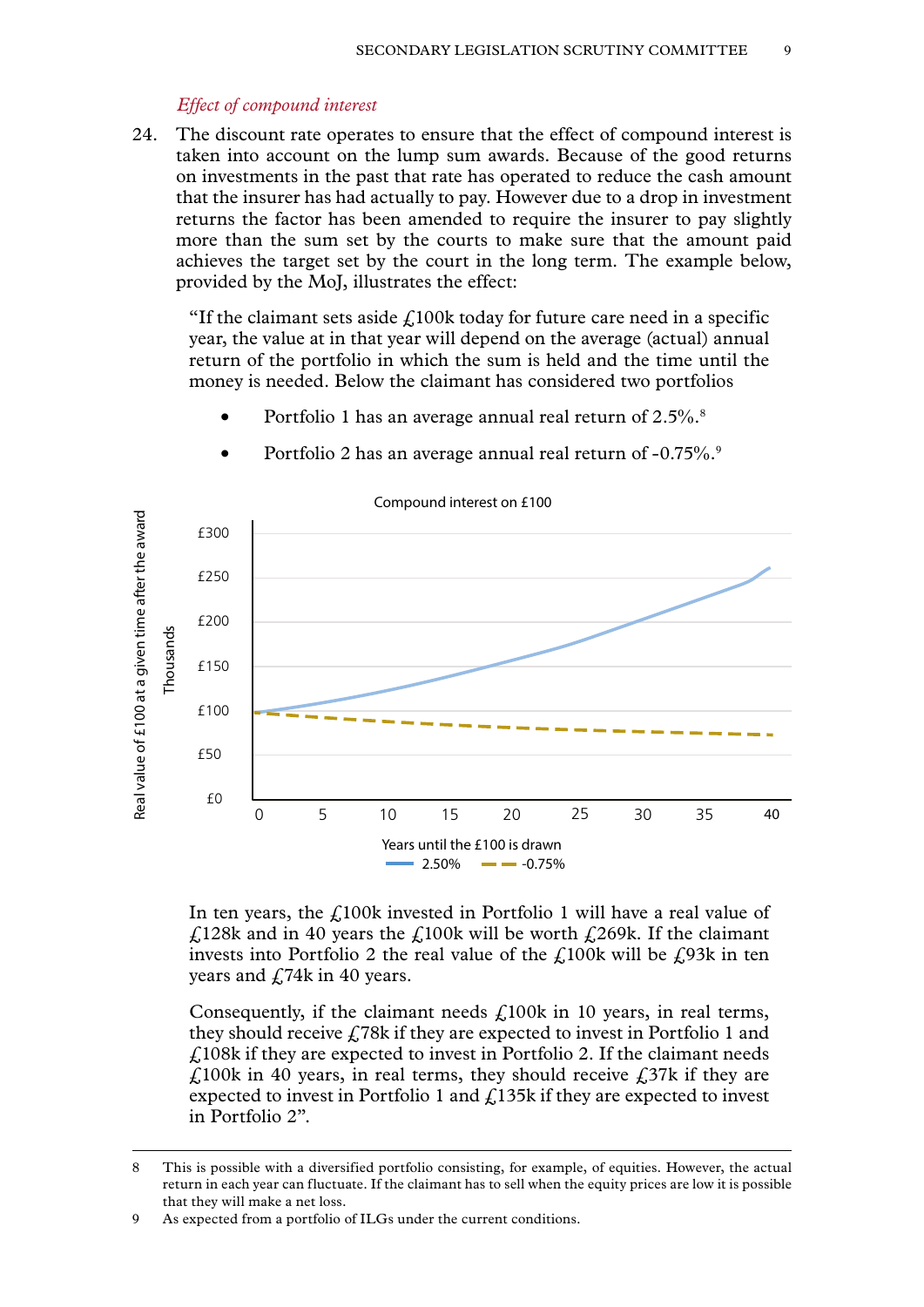25. When ILG yields began to decline the then Lord Chancellor published a consultation paper: "The Damages Act 1996: The Discount Rate: How Should it be Set?".<sup>10</sup> The paper sought views on two broad options, one using the ILGs-based methodology and the other using a mixed portfolio of appropriate investments. Responses revealed a lack of consensus on the way forward: broadly, claimant respondents favoured using ILGs returns as the basis for setting the rate, whilst defendant respondents favoured using a mixed portfolio. The subsequent Lord Chancellor appointed an expert panel to provide advice on what the rate should be and how it should be calculated. The expert panel reported in October 2015, with follow-up in January 2016. As required by the Damages Act 1996 the Lord Chancellor then consulted the Treasury and the Government Actuary.

#### *Impact Assessment*

- 26. The Government note that this decision will have an impact on the insurance industry and a number of articles in the media have confirmed that. PwC has estimated an increase of  $f_{0}$ 50–70 on an average comprehensive motor insurance policy with higher increases of up to  $\mathcal{L}1,000$  for younger drivers and up to  $\frac{2300}{100}$  for those over 65 years of age. The Association of British Insurers estimates that up to 36 million individual and business motor insurance policies may be impacted.
- 27. In the light of the widespread increases in insurance premiums that are expected we were surprised that the MoJ did not provide an Impact Assessment, which we understand from the Cabinet Office to be mandatory for "for measures that have a significant regulatory impact on business and civil society organisations".11
- 28. In her response the Secretary of State says that "the change in the discount rate is not itself regulatory in nature. I am, as Lord Chancellor, providing (nonbinding) guidance to the Courts on how they calculate awards of damages in personal injury claims, not providing guidance to businesses on carrying out their activities". **This seems to us too narrow a view of the change being made: first, because any change made by Statutory Instrument must of its nature be "regulatory"; second, because this change will have broad consequences and we expect the supporting documentation to legislation to identify and acknowledge them even if the Government decide to continue with the policy change nonetheless.**

## *Future Consultation*

29. In a statement the 27 February 2017, announcing the new rate, Lord Keen of Elie said that the Government wish to review the framework under which the rate has been set to ensure that it remains fit for purpose.<sup>12</sup> A consultation paper will be published before Easter that will consider options for reform including whether the rate should be set by an independent body, the frequency of uprating, and whether the assumption that claimants would only invest in ILGs is appropriate for the future. In spite of this, the Secretary of State explains in her letter that she needs to take action now, under the law as it currently stands, to ensure that those receiving damages awards are given the appropriate amount. She says that any future review is entirely separate matter which may or may not result in the current legal framework being amended.

<sup>10</sup> <https://consult.justice.gov.uk/digital-communications/discount-rate/>published on 1 August 2012.

<sup>11</sup> [11th Report](https://www.publications.parliament.uk/pa/ld201516/ldselect/ldsecleg/44/4410.htm) Session 2015–16 (HL Paper 44).

<sup>12</sup> [HL WS506](http://www.parliament.uk/business/publications/written-questions-answers-statements/written-statement/Lords/2017-02-27/HLWS506/) 27 February 2017.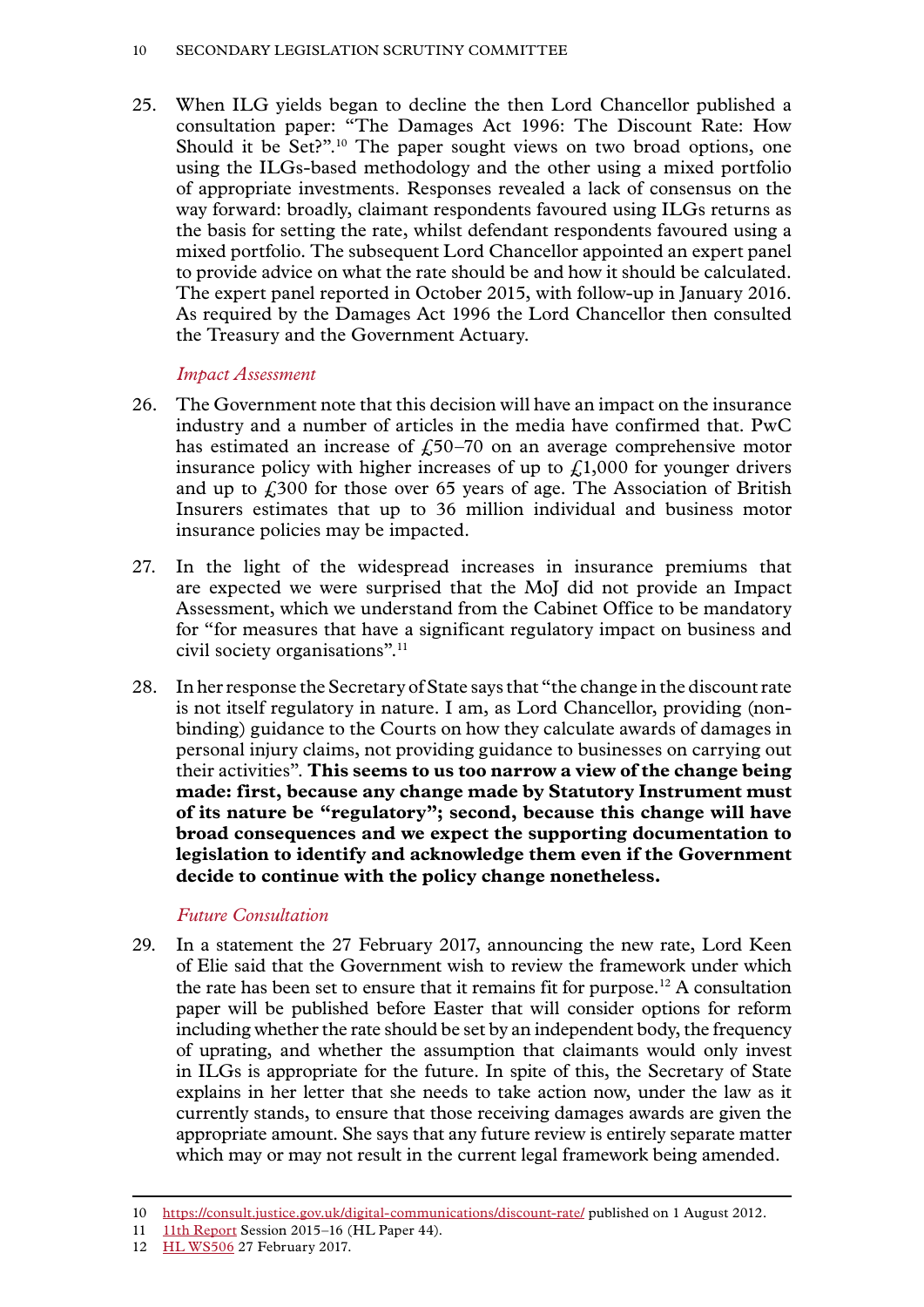#### **CORRESPONDENCE**

#### **Draft Non-Contentious Probate Fees Order 2017**

30. In our  $28$ th Report<sup>13</sup> we drew attention to this instrument which proposes to increase all probate registration fees beyond the cost of providing the service and to make exponential increases in the fee for probate on estates worth more than £300,000. We wrote to the Minister, the Rt Hon Sir Oliver Heald QC MP, to ask for his justification in setting the new fee structure to generate large sums of money to cross-subsidise the Courts and Tribunal system as a whole. The Minister's reply is published in Appendix 3. In sum it states that Parliament agreed to the provision to permit enhanced fees in the Anti-social Behaviour, Crime and Policing Act 2014 and he is simply using that power as intended. The Committee found much to concern them about this instrument, particularly the statement in the penultimate paragraph of the Minister's letter to the effect that given the large deficit in the cost of running the courts, it was "reasonable to ask users to pay more where they can afford to do so". The Committee notes that those seeking *non-contentious* probate are not dealing with the courts as no judgment is required, they are applying to the discrete Probate Registry for certification. In any case such applications can now be done largely online<sup>14</sup> and to charge someone £20,000 for that is indirect taxation rather than a fee for a service. **The Committee remains strongly of the view that to increase the fees to this degree goes far beyond what this House anticipated when the Bill was going through Parliament.**

**Universal Credit (Housing Costs Element for claimants aged 18 to 21) (Amendment) Regulations 2017 (SI 2017/252)**

31. We drew this instrument to the special attention of the House in our 28th Report<sup>15</sup> on the ground of interest. However there were two points on which we felt the need to seek a response from the Minister: one was the Department for Work and Pensions' (DWP's) dismissal of the view of the National Landlords' Association which we quoted; and the other was the absence of the guidance that will dictate how key decisions will be made that would have aided our understanding of how the legislation will work. The response from the Minister, Caroline Nokes MP, is a step in the right direction, acknowledging that the DWP needs to provide clear communications and reassurance to landlords. She also sent us a "work in progress" version of the guidance and assurance that both the National Landlords Association and Shelter will be involved in its development. This unfinished version was not ideal for our purposes; however, we welcome the undertaking she gave to provide pertinent guidance alongside legislation in future.

<sup>13</sup> [28th Report,](https://www.publications.parliament.uk/pa/ld201617/ldselect/ldsecleg/131/131.pdf) Session 2016–17 (HL Paper 131).

<sup>14</sup> See:<https://www.gov.uk/wills-probate-inheritance/applying-for-a-grant-of-representation>

<sup>15</sup> [28th Report,](https://www.publications.parliament.uk/pa/ld201617/ldselect/ldsecleg/131/131.pdf) Session 2016–17 (HL Paper 131).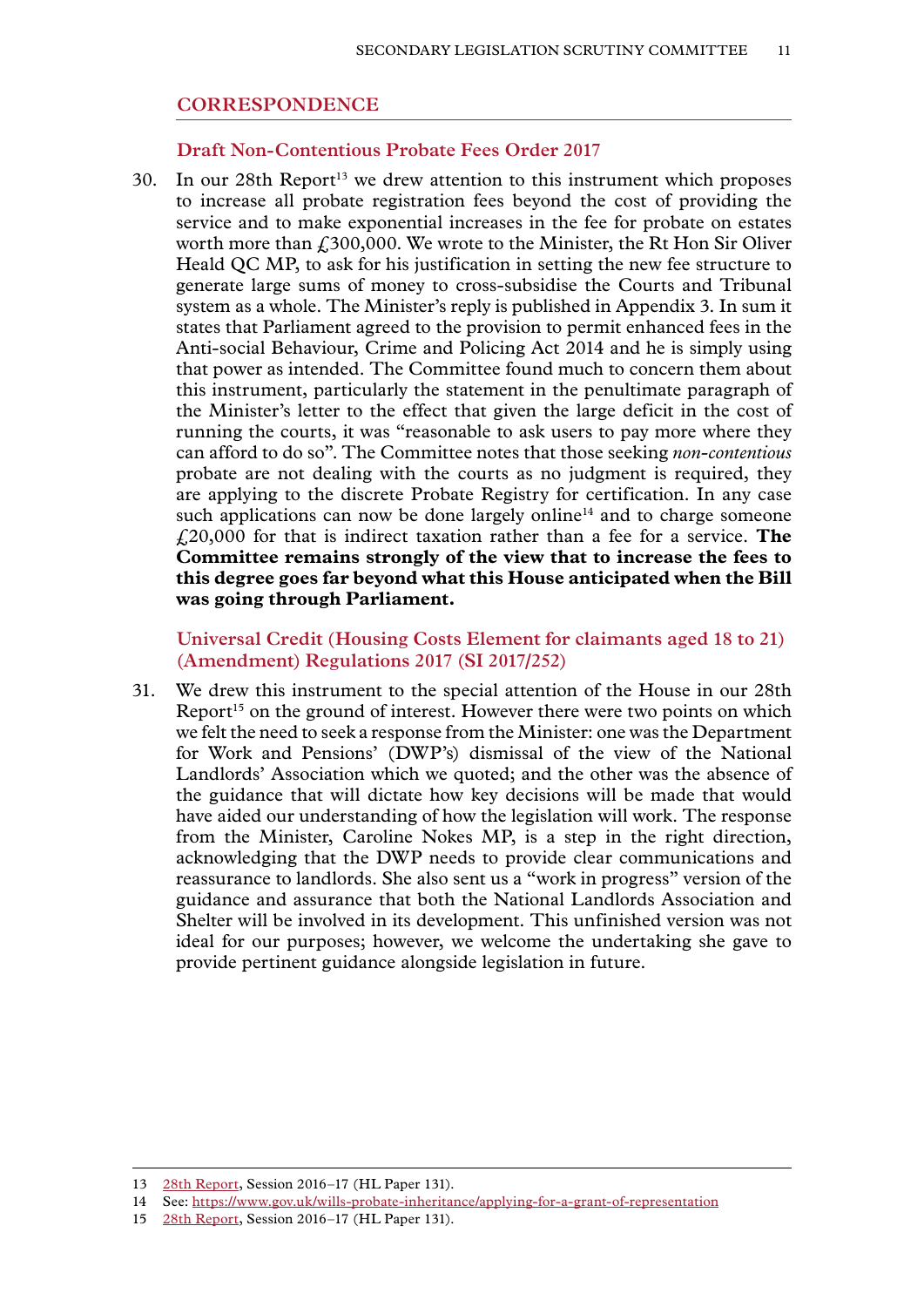#### **INSTRUMENTS OF INTEREST**

**Draft Electoral Registration Pilot Scheme (England and Wales) Order 2017**

**Draft Electoral Registration Pilot Scheme (Scotland) Order 2017**

**Draft Electoral Registration Pilot Scheme (England) Amendment Order 2017**

32. Following the introduction of Individual Electoral Registration (IER) these Orders allow a pilot scheme under the Electoral Registration and Administration Act 2013 to test alternative arrangements for the annual canvass. Anecdotal evidence suggests that the current two-stage process of registering to vote (where those identified as missing from the register in a returned canvass form need to complete an individual application successfully before they can be registered) is causing confusion to electors and is costly for local authorities. These pilot schemes give electoral registration officers in 17 local authorities in England, two in Wales and two in Scotland wider discretion over the manner in which they conduct the annual canvass to gather evidence to establish whether alternative methods might be more efficient and cost effective. The third Order extends the three existing English pilots for a further year. There will be 24 pilots in total, they are time-limited and must be completed by 6 July 2018.

**Draft Representation of the People (Scotland) (Amendment) Regulations 2017**

33. These Regulations facilitate the registration of 16 and 17 year old electors on the local government register in Scotland, with the agreement of Scottish Ministers and in advance of the commencement of the relevant elections provisions in the Scotland Act 2016 which will include the devolution of these arrangements.

#### **Draft West Midlands Combined Authority (Functions and Amendment) Order 2017**

- 34. In our 35th report of the  $2015-16$  Session,<sup>16</sup> we drew the draft West Midlands Combined Authority Order 2016 to the special attention of the House on the grounds of public policy interest and apparent inadequacies in the consultation process. We noted that the West Midlands Combined Authority (WMCA) would consist of constituent councils, namely, Birmingham, Coventry, Dudley, Sandwell, Solihull, Walsall and Wolverhampton; and that the WMCA would also involve non-constituent councils outside its area, namely, Cannock Chase, Nuneaton and Bedworth, Redditch, Tamworth and Telford and Wrekin.<sup>17</sup> We commented that the apparent "combination creep" of the West Midlands arrangements to involve non-constituent councils was likely to add to complexity, and that it highlighted the far-reaching impact of the changes to local government structures which were being taken forward through secondary legislation.
- 35. The latest draft Order makes further provision about functions of the WMCA and also about its governance arrangements, including the addition of more non-constituent councils. In the Explanatory Memorandum (EM),

<sup>16</sup> [35th Report,](https://www.publications.parliament.uk/pa/ld201516/ldselect/ldsecleg/147/147.pdf) Session 2015–16 (HL Paper 147).

<sup>17</sup> Each of these councils will appoint one of its elected members to be a member of the WMCA.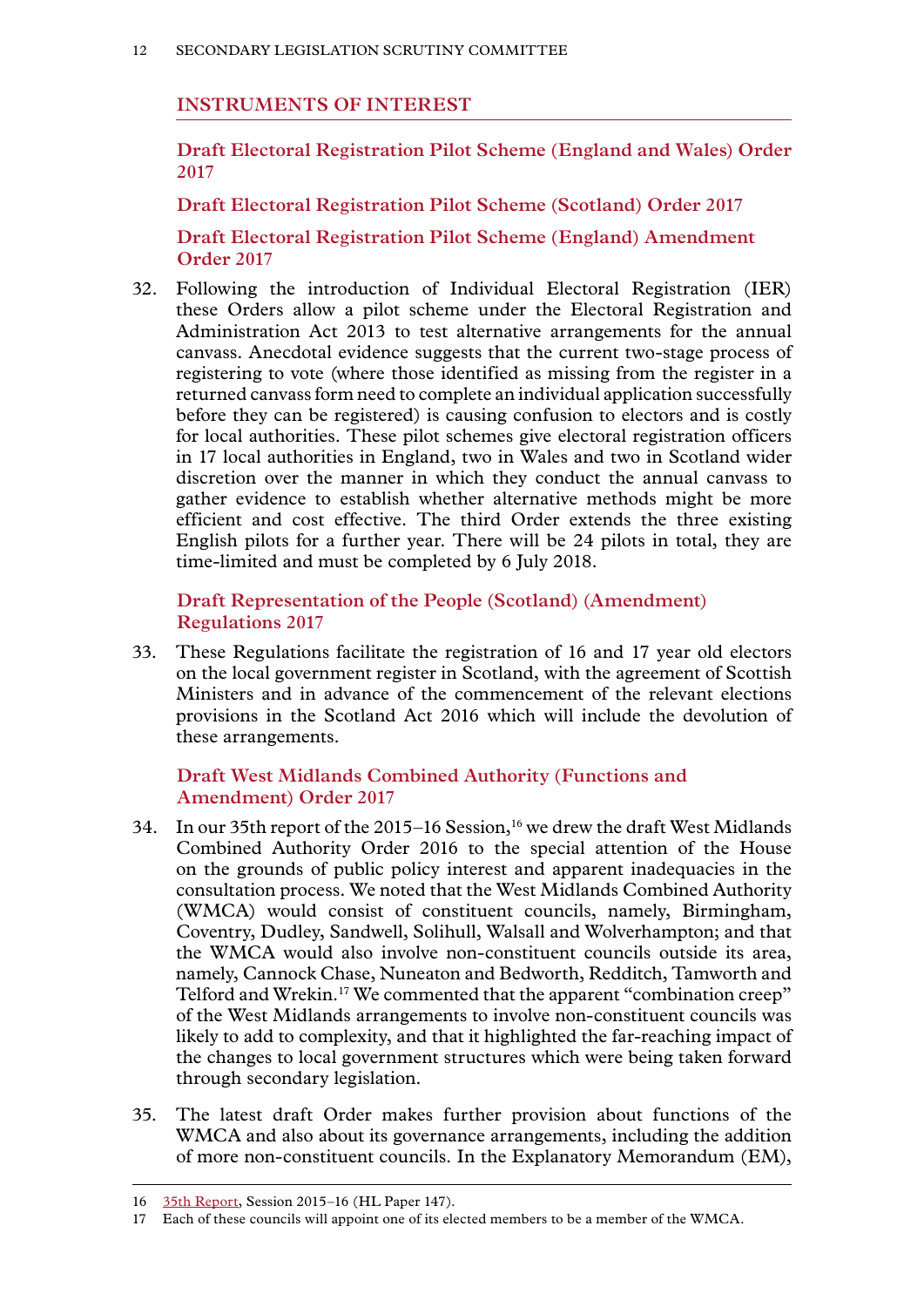the Department for Communities and Local Government (DCLG) says that the Order proposes the addition of five new non-constituent councils, namely, North Warwickshire, Rugby, Shropshire, Stratford-on-Avon and Warwickshire. The outcome will be that the WMCA will have seven constituent councils and ten non-constituent councils.

- 36. In the EM, DCLG says that the WMCA carried out consultation on proposals for its future functions, from 4 July to 21 August 2016. 1,328 responses were received: of these 63% were from local residents, 23% from local authority employees, 7% from businesses, 3% from councillors and 4% from others. DCLG says that the outcome was generally positive, with 777 respondents (60%) agreeing that the mayoral Combined Authority (CA) would promote more efficient and effective governance in the West Midlands. DCLG notes, however, that the least positive response was to the question as to what impact the mayoral CA would have on the identity or interests of local communities: 654 (51%) thought a positive impact, 247 (19%) a negative impact and 200  $(16\%)$  no impact at all.
- 37. Further detail is provided in the WMCA's summary of responses, published in September 2016.18 This says that the group with the greatest proportion of respondents expecting a positive impact was businesses (67%), followed by employees (59%); while the group with the lowest proportion of respondents considering the mayoral CA to be positive was residents (46%). A common comment made by those concerned about the impact was that the WMCA would be "too big". **We consider it highly unlikely that such concern will be assuaged by the expansion of the Combined Authority to cover so large an area of the West Midlands and to encompass so many councils with widely divergent characteristics.**

**Criminal Procedure (Amendment No. 2) Rules 2017 (SI 2017/282)**

38. Part 4 of the Policing and Crime Act 2017 ("the Act") inserts new provisions about pre-charge police bail into the Police and Criminal Evidence Act 1984 to limit the period during which a defendant, who has been arrested for an offence, may be on police bail after being released without being charged. In specified circumstances that period may be extended by a senior police officer and, after that, on application by an investigator to a magistrates' court. These rules specify the process for the exercise of those powers where not already set out in the Act. New rule 14.21 requires an investigator's application to a magistrates' court to contain the information that the court will need in order to decide whether the new statutory criteria for authorising an extension of police bail are met. New rule 14.22 supplies the procedure to be followed where an applicant investigator wants the court to exercise the power conferred by the new statutory provisions to allow the withholding of information from the defendant.

<sup>18</sup> [https://westmidlandscombinedauthority.org.uk/media/1354/mayoral-wmca-consultation-report-for](https://westmidlandscombinedauthority.org.uk/media/1354/mayoral-wmca-consultation-report-for-upload.pdf)[upload.pdf](https://westmidlandscombinedauthority.org.uk/media/1354/mayoral-wmca-consultation-report-for-upload.pdf)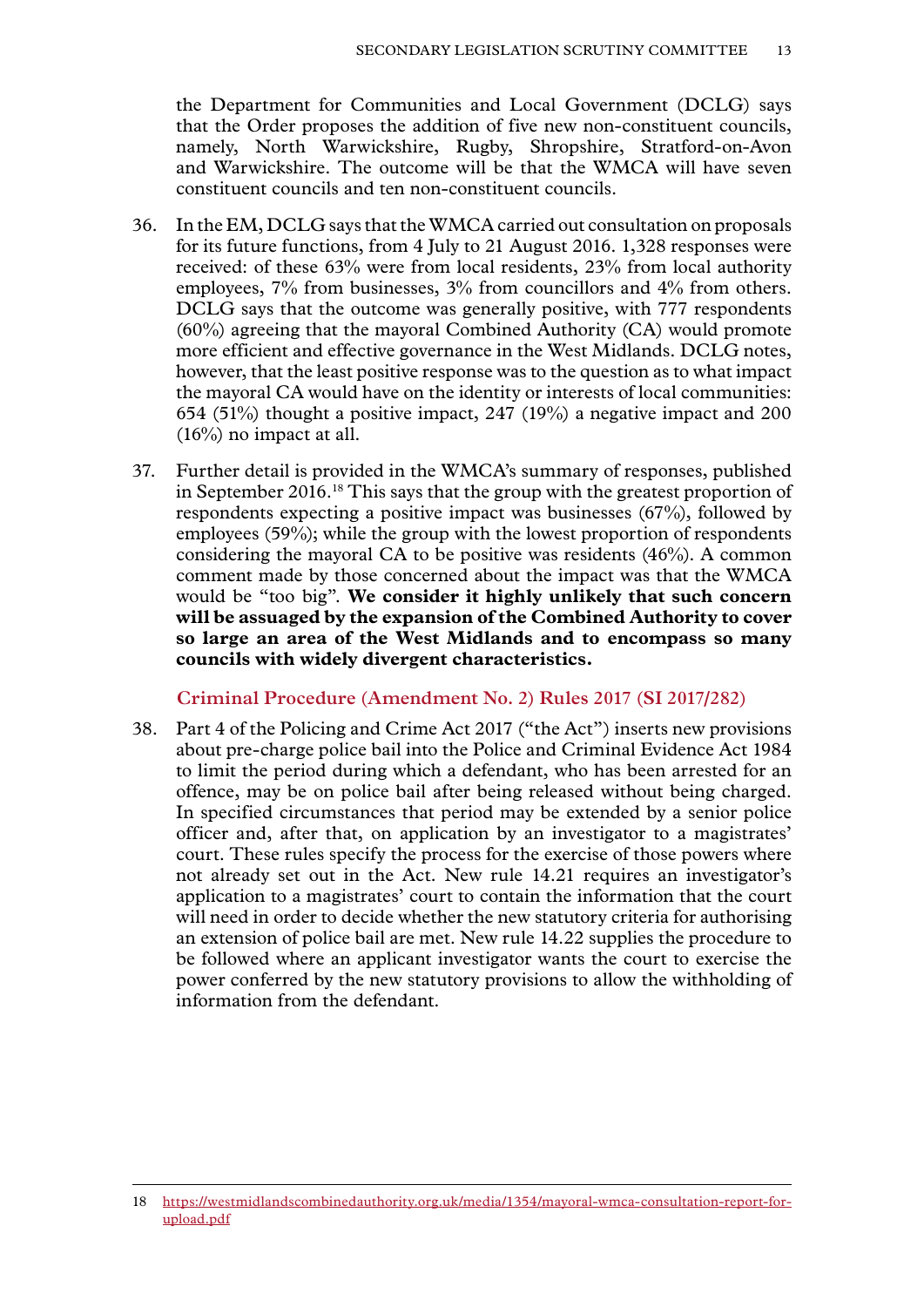## **Employers' Duties (Implementation) (Amendment) Regulations 2017 (SI 2017/347)**

39. The Pensions Act 2008 requires employers automatically to enrol and reenrol workers who satisfy age and earnings criteria into a qualifying workplace pension scheme. Since October 2012, employers have been brought into the workplace pensions scheme progressively according to the staging profile set out in the Employers' Duties (Implementation) Regulations 2010.19 The staging profile ends for non-PAYE employers on 1 April 2017, and for PAYE employers on 30 September 2017. Now that the conversion process is almost complete, this instrument requires new employers to set up a pension scheme from the date on which their first worker starts work. The Regulations also maintain the deregulatory provision which allows an employer to defer enrolment for up to three months after a new employee has joined the firm in order to avoid unnecessary expense and administration for short-term employees.

## **Transfer for Determination of an Application for International Protection (Detention) (Significant Risk of Absconding Criteria) Regulations 2017 (SI 2017/405)**

- 40. The Regulations place on the face of legislation objective criteria for determining when an individual, who has made an application for international protection under the Dublin III Regulation, poses a risk of absconding. The urgency arises from the handing down on 15 March 2017 of a ruling by the Court of Justice of the European Union in the case of *Al Chodor* C-528/15 on how the Dublin III Regulation, which deals with asylum matters, should be interpreted. Without urgent legislation the ability of the Secretary of State to detain third-country nationals or stateless persons, including those already in detention, in order to transfer them to the State responsible for examining their applications for international protection, would have been compromised. The Home Office has therefore acted promptly to comply with the court's requirements.
- 41. The new justiciable criteria for detaining an immigration applicant are set out in regulation 4 of the instrument. The Committee notes that that two of the 11 grounds for doing so rely on "whether there are reasonable grounds to believe …". We continue to have concerns about how an immigration decision made on the basis of any individual official's belief can be objective and particularly how such decisions can be delivered consistently across the UK.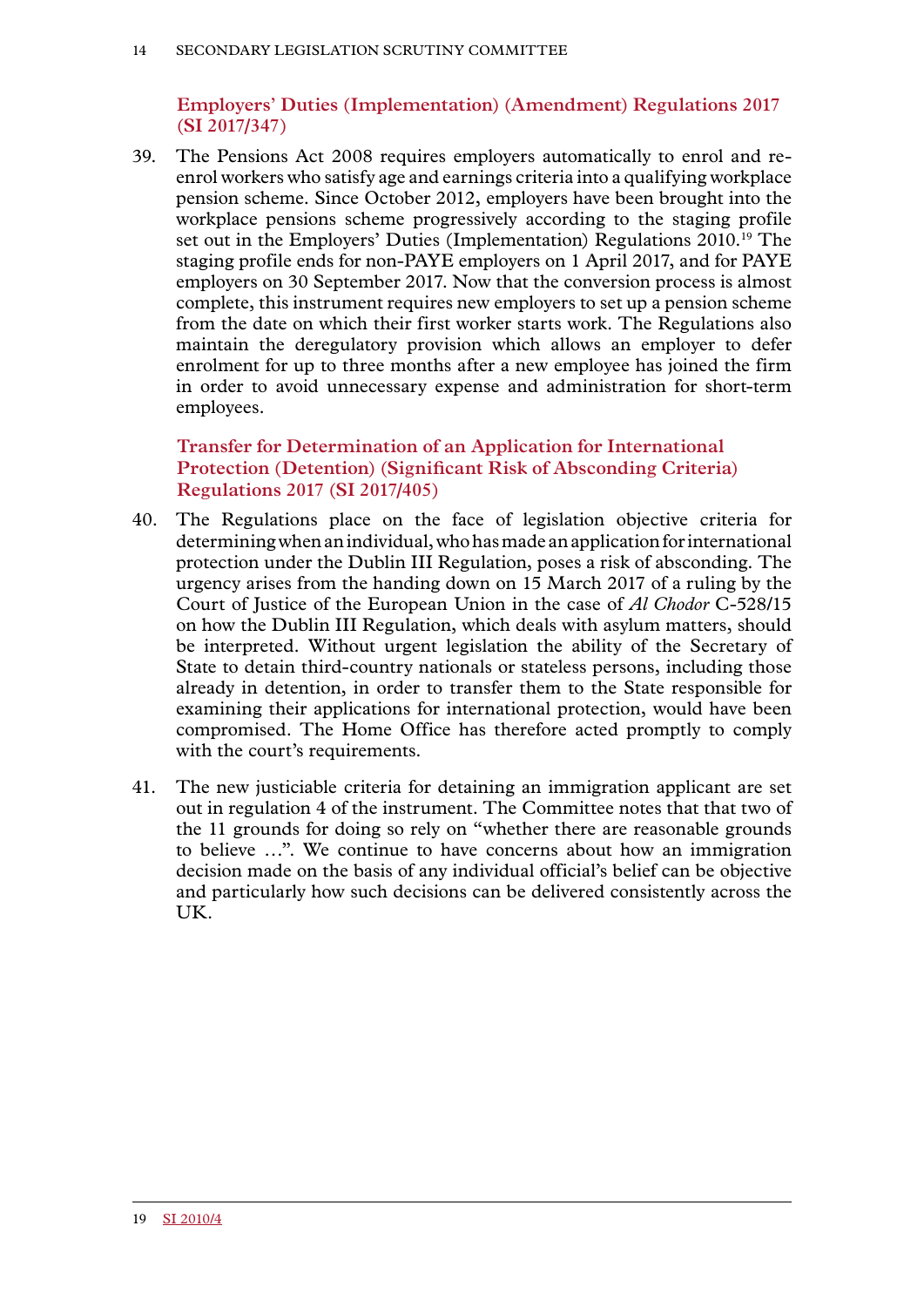## **INSTRUMENTS NOT DRAWN TO THE SPECIAL ATTENTION OF THE HOUSE**

#### **Draft instruments subject to affirmative approval**

Electoral Registration Pilot Scheme (England) (Amendment) Order 2017

Electoral Registration Pilot Scheme (England and Wales) Order 2017

Electoral Registration Pilot Scheme (Scotland) Order 2017

Representation of the People (Scotland) (Amendment) Regulations 2017

Public Sector Apprenticeship Targets Regulations 2017

Specified Agreement on Driving Disqualifications Regulations 2017

West Midlands Combined Authority (Functions and Amendment) Order 2017

#### **Draft instruments subject to annulment**

Green Deal Code of Practice (Version 5)

#### **Instruments subject to annulment**

| Cm 9434     | Agreement between the Government of the United Kingdom of<br>Great Britain and Northern Ireland and the Government of the<br><b>United Arab Emirates Concerning Air Services</b> |
|-------------|----------------------------------------------------------------------------------------------------------------------------------------------------------------------------------|
| Cm 9435     | Agreement between the Government of the United Kingdom of<br>Great Britain and Northern Ireland and the Government of the<br>Republic of Indonesia Concerning Air Services       |
| SI 2017/232 | Social Security (Industrial Injuries) (Prescribed Diseases)<br><b>Amendment Regulations 2017</b>                                                                                 |
| SI 2017/247 | Armed Forces and Reserve Forces (Compensation Scheme)<br>(Amendment) Order 2017                                                                                                  |
| SI 2017/270 | Social Security (Fees Payable by Qualifying Lenders)<br>(Amendment) Regulations 2017                                                                                             |
| SI 2017/271 | Social Fund (Amendment) Regulations 2017                                                                                                                                         |
| SI 2017/272 | Civil Enforcement of Parking Contraventions Designation and<br>Consequential Amendment Order 2017                                                                                |
| SI 2017/275 | National Health Service Pension Scheme and Additional<br>Voluntary Contributions (Amendment) Regulations 2017                                                                    |
| SI 2017/282 | Criminal Procedure (Amendment No. 2) Rules 2017                                                                                                                                  |
| SI 2017/288 | Seeds (Miscellaneous Amendments) (England) Regulations 2017                                                                                                                      |
| SI 2017/291 | Social Security (Social Care Wales) (Amendment) Regulations<br>2017                                                                                                              |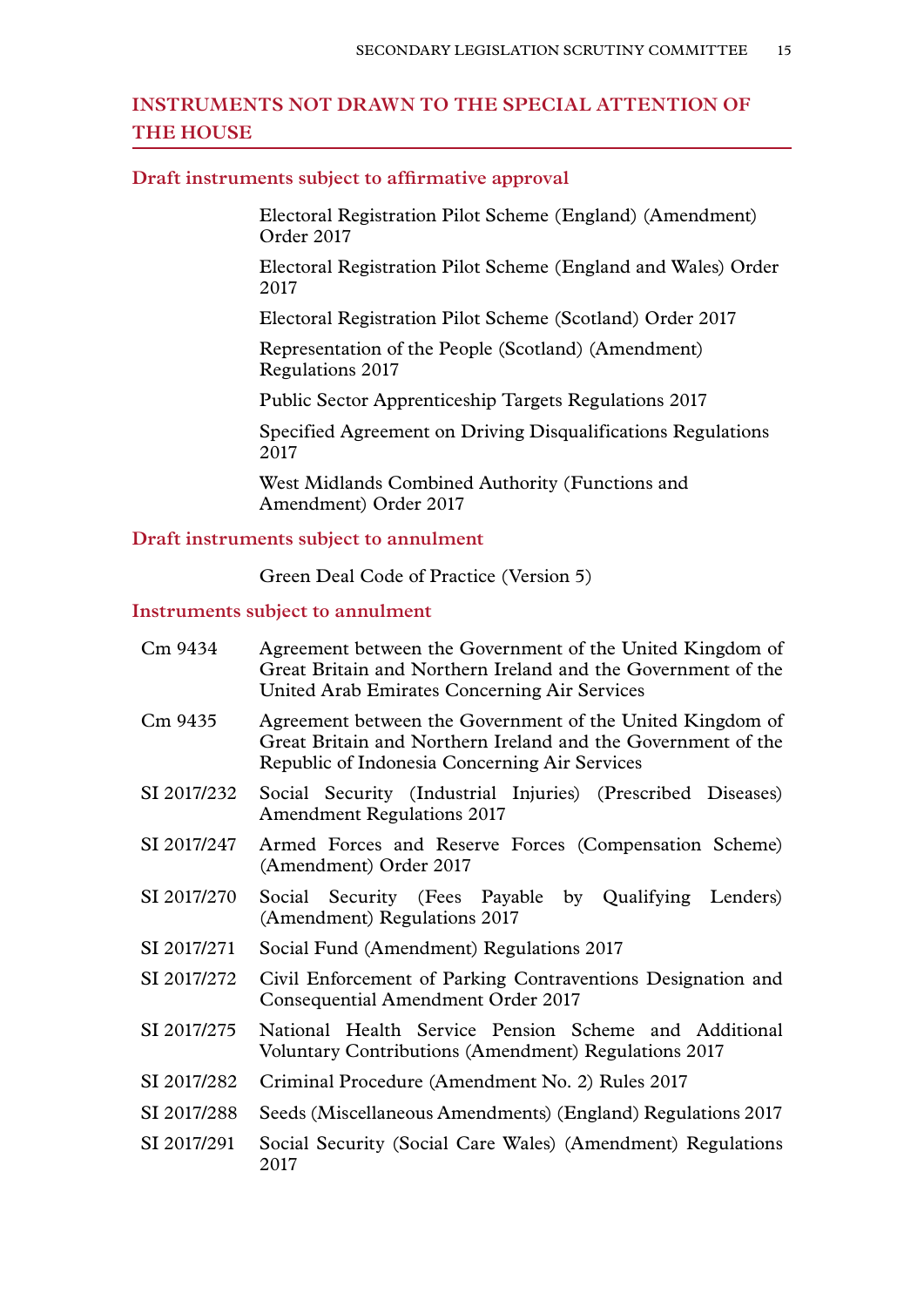- SI 2017/296 National Health Service Commissioning Board and Clinical Commissioning Groups (Responsibilities and Standing Rules) (Amendment) Regulations 2017
- SI 2017/300 Scotland Act 2016 (Commencement No. 4, Transitional and Savings) Regulations 2017
- SI 2017/302 Gambling (Personal Licence Fees) (Amendment) Regulations 2017
- SI 2017/303 Gambling (Operating Licence and Single-Machine Permit Fees) Regulations 2017
- SI 2017/306 Policing and Crime Act 2017 (Possession of Pyrotechnic Articles at Musical Events) Regulations 2017
- SI 2017/307 Social Security (Miscellaneous Amendments) Regulations 2017
- SI 2017/310 Government Resources and Accounts Act 2000 (Estimates and Accounts) Order 2017
- SI 2017/311 Criminal Legal Aid (Standard Crime Contract) (Amendment) Regulations 2017
- SI 2017/314 Infrastructure Planning Fees (Amendment) Regulations 2017
- SI 2017/318 Non-Domestic Rating (Designated Areas etc.) Regulations 2017
- SI 2017/322 National Health Service Commissioning Board and Clinical Commissioning Groups (Responsibilities and Standing Rules) (Amendment) (No. 2) Regulations 2017
- SI 2017/323 Oil and Gas Authority (Levy) Regulations 2017
- SI 2017/333 Childcare Act 2006 (Provision of Information to Parents) (England) (Amendment) (No. 2) Regulations 2017
- SI 2017/336 Further Education Loans (Amendment) Regulations 2017
- SI 2017/347 Employers' Duties (Implementation) (Amendment) Regulations 2017
- SI 2017/405 Transfer for Determination of an Application for International Protection (Detention) (Significant Risk of Absconding Criteria) Regulations 2017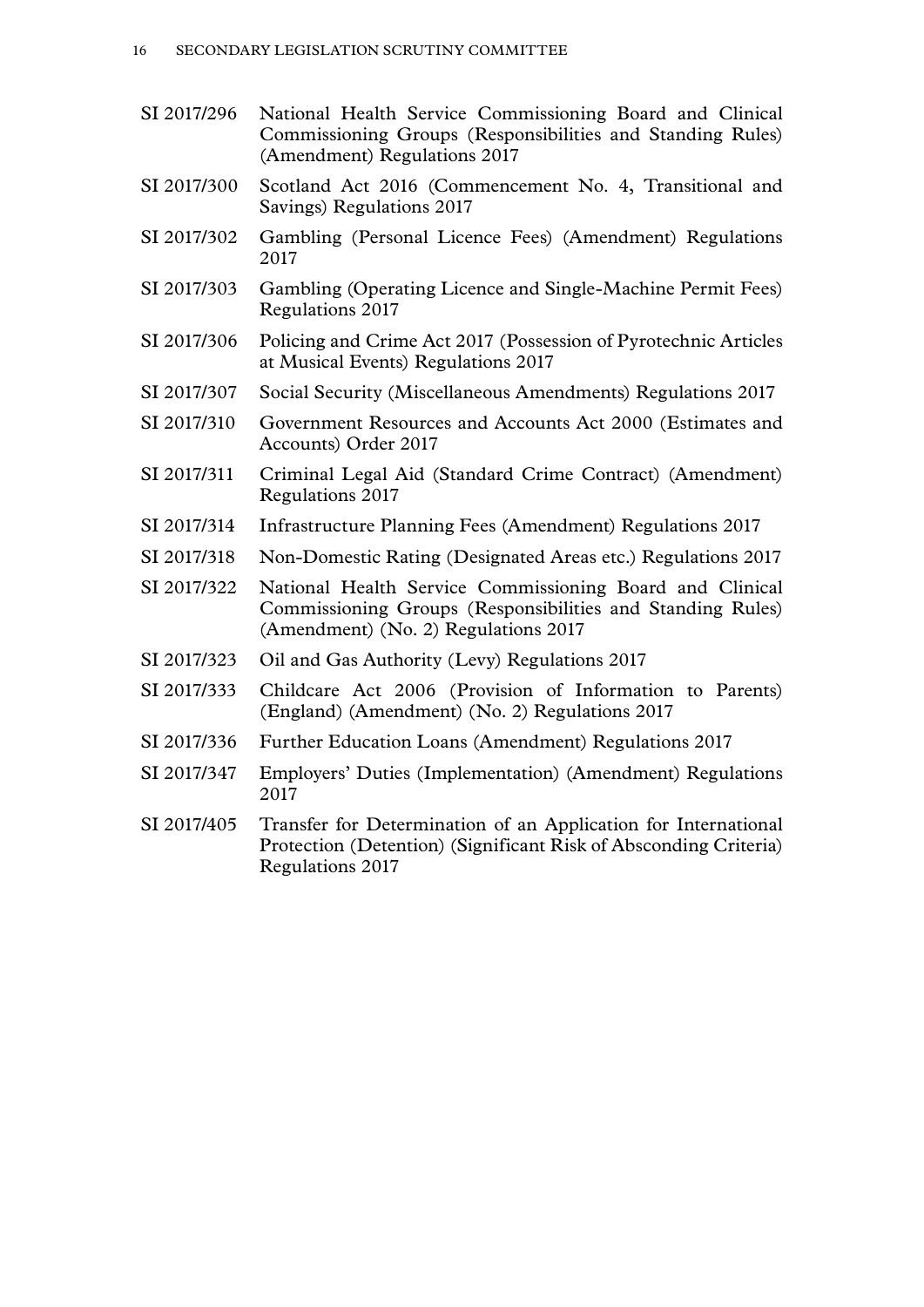## **Appendix 1: DRAFT TRADE UNION (DEDUCTION OF UNION SUBSCRIPTIONS FROM WAGES IN THE PUBLIC SECTOR) REGULATIONS 2017 TRADE UNION (FACILITY TIME PUBLICATION REQUIREMENTS) REGULATIONS 2017 (SI 2017/328)**

#### **Additional information from the Cabinet Office**

*Q1: In the Explanatory Memorandum you say:*

*"7.3 The cost of administering check-off varies across the public sector. A TaxPayers' Alliance report published in 2014 found that most public sector organisations deducted union subscription fees from employees' salaries, of these only 22% charged trade unions for the service. It is estimated that the administration of check-off costs the public sector upwards of £6.6 million per year. This instrument seeks to reduce this cost burden to the public sector."*

*Do the Government accept the findings of the TaxPayers' Alliance report? Is the estimate quoted taken from that report, or have the Government done any independent work to establish the scale and cost of administering check-off?*

A1: The Government has produced a detailed impact assessment on the costs and benefits of the regulatory provision on Check-off. For a full explanation of the estimated costs and benefits of this legislation please refer to the accompanying impact assessment–see attached.

In the absence of other research in this area, the TaxPayers' Alliance report provides some indication of the extent and cost of taxpayer funded check-off services in the wider public sector.

The Taxpayers' Alliance research was based on Freedom of Information Act requests to public bodies. It provides evidence from which estimated monetised costs and benefits have been extrapolated from in the accompanying impact assessment.

The impact assessment estimates that current costs to the public sector for the provision of check-off services is in the region of  $f<sub>12.46m</sub>$  per year, at present trade unions only provide an estimated  $f(2.74m)$  for this service so there is an additional uncollected cost to the tax payer of  $f(0.7m)$  per year. As a result of this legislation, which requires trade unions to reimburse public sector organisations for the provision of check-off services, it is estimated that trade unions will face ongoing annual cost of  $f_0.6m - f_0.68m$  per year (where they are in receipt of a check-off service) this consists of both payments for the provision of check-off services to public sector organisations, and banking fees as a result of members moving to direct debit.

*Q2: You also say: "8.1 The Government consulted on which public sector employers should be included in the regulations by working with all relevant Government departments."*

*Why did the Government not consult other interested parties, such as local authorities and trades unions?*

A2: The Trade Union Bill explicitly laid out the Government's intention to legislate to restrict the deduction of union subscriptions from wages in the public sector.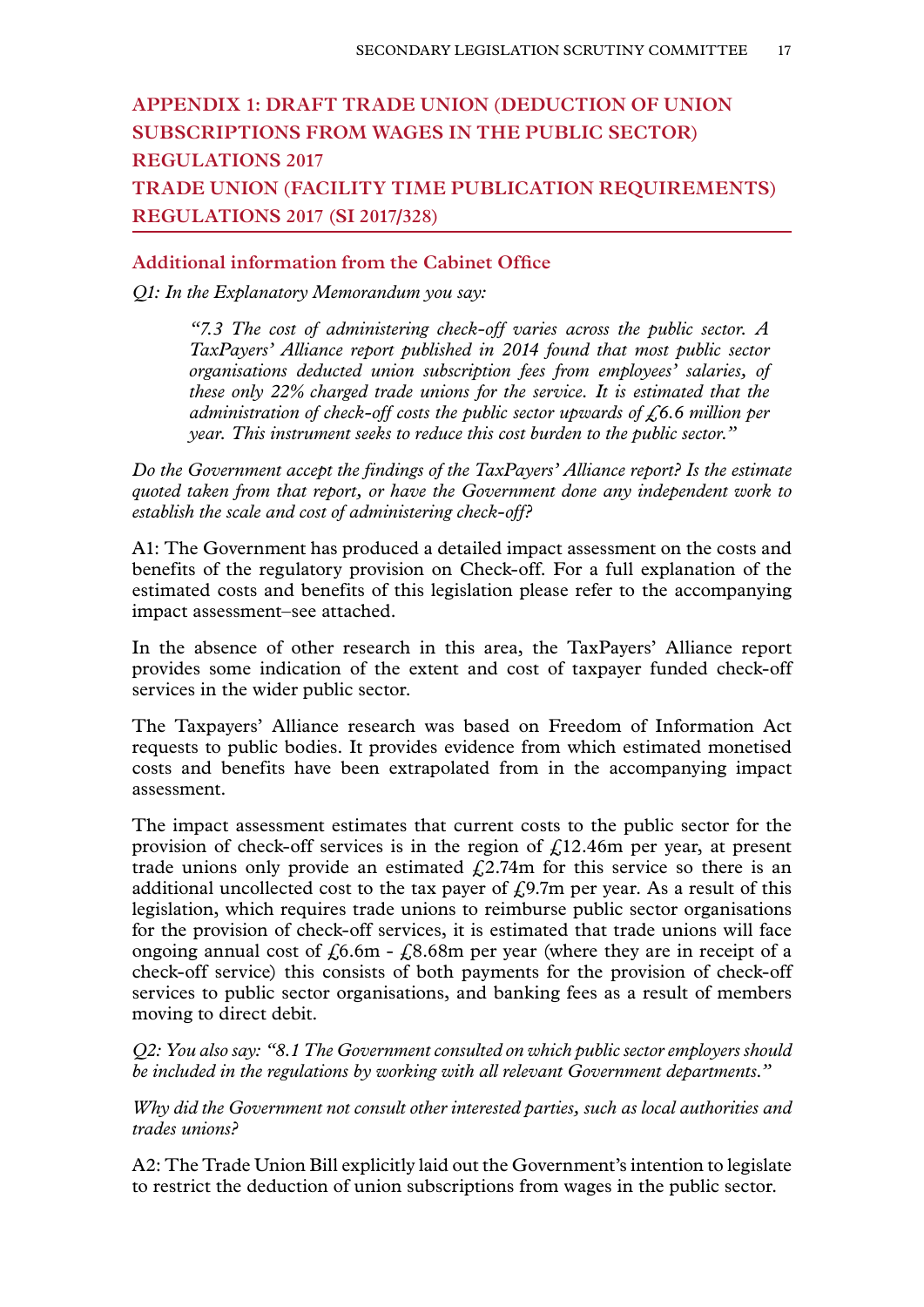The policy principles underlying the scope of which bodies should be caught by the regulations, were debated extensively during the passage of the Trade Union Bill through Parliament. There was also significant engagement from the opposition in the House of Lords, which led to further consideration of the scope of these regulations.

In direct response to concerns raised by Opposition Peers, the Government changed the drafting of the Bill to ensure that the extension power could only capture bodies if they are 'funded wholly or mainly from public funds.' The Government also clarified its policy intent to exclude certain public bodies from scope (i.e. bodies with a predominantly commercial focus or bodies levy funded by a discrete group in society).

Bodies such as local authorities were not formally consulted directly, as it is widely established that local authorities are public authorities. Consultation with government departments involved consideration of those employers within the wider public sector that government departments are responsible for, (e.g. the Department for Communities and Local Government has responsibility for local authorities). This consultation sought to ensure arms' length bodies potentially within scope of the regulations met the Government policy principles for inclusion within scope.

Trade unions were not consulted on which public sector bodies should be in scope of the regulations as the legislation only directly regulates public sector employers. Again, the principle of the legislation was established during the Bill.

Policy officials will continue to engage with employers as to how these provisions can be implemented most effectively and efficiently. This will include continued engagement with the relevant officials in the devolved administrations.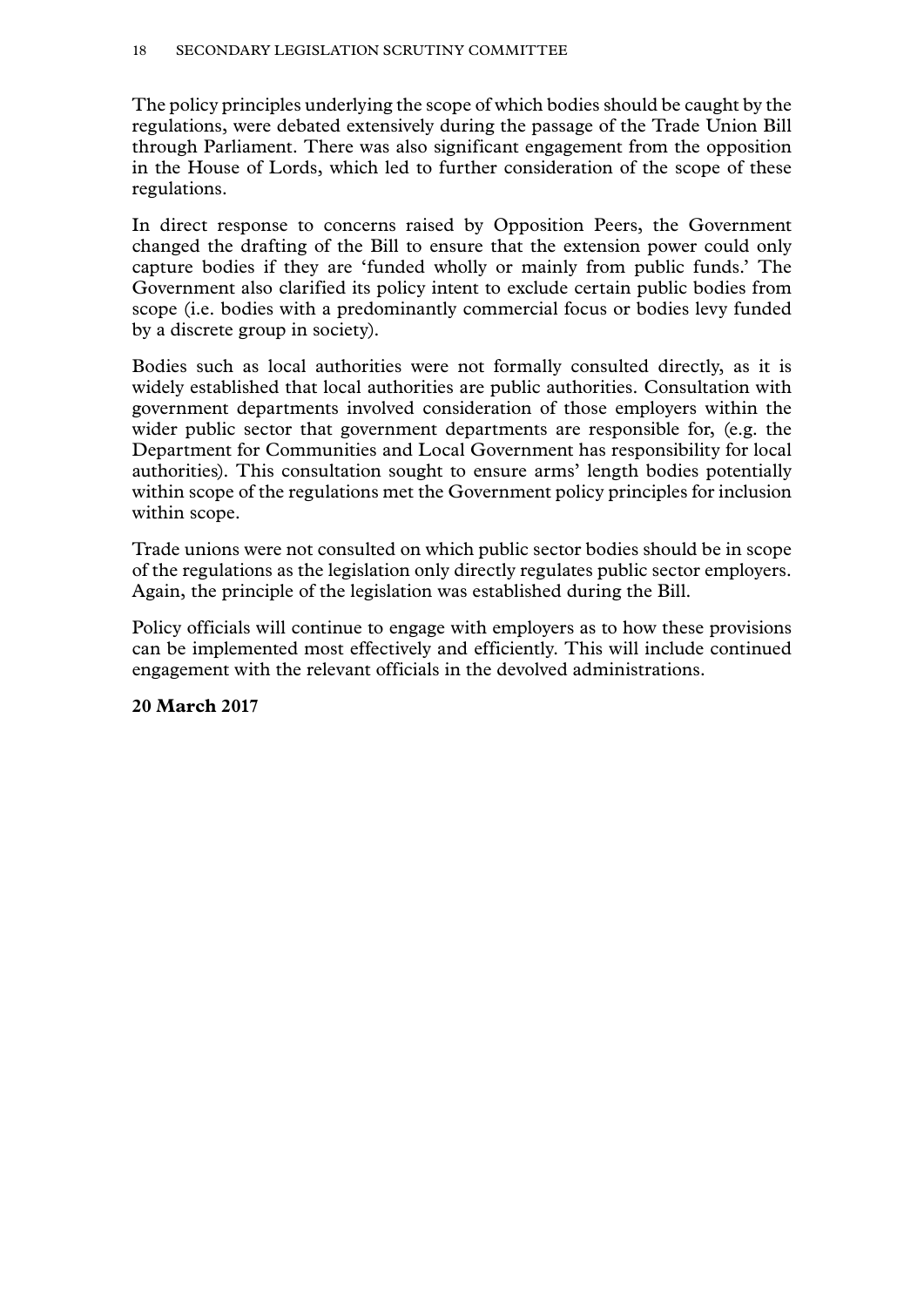## **Appendix 2: DAMAGES (PERSONAL INJURY) ORDER 2017 (SI 2017/206)**

#### **Letter from the Rt Hon. the Lord Trefgarne to, the Rt Hon. Elizabeth Truss MP, Lord Chancellor and Secretary of State for Justice**

I am writing to you as Chairman of the Secondary Legislation Scrutiny Committee.

The Committee deferred consideration of this instrument at its meeting yesterday because, having read the Explanatory Memorandum and the Written Statement of 27 February 2017, questions remain outstanding to which we would welcome your response before making a final decision.

#### *Absence of an Impact Assessment*

In a statement of government policy provided to us by the Cabinet Office last session, we were told that Impact Assessments are mandatory for measures that have a significant regulatory impact on business and civil society organisations. We would be grateful if you could explain why, in this instance, there is no Impact Assessment when the press coverage indicates that this change will cost the insurance industry millions of pounds which will be passed on to the consumer through increased insurance premiums.

#### *Timetabling*

The Written Statement announced that the Government would be consulting on how the discount rate is to be set and that the consultation would take place "before Easter". We would be grateful if you could tell us the precise dates for the consultation.

The Committee would also welcome clarification of why, if the discount rate has remained unaltered since 2001, a new rate is being set now *before* the further consultation. Would it not cause less disruption to the insurance industry and to the public to conclude the proposed discussions before setting a new rate?

Please could you respond **by 11 am on Monday 20 March** so that we may consider it at the Committee's next meeting.

#### **15 March 2017**

#### **Letter from Elizabeth Truss MP to Lord Trefgarne**

Thank you for your letter of 15 March about the Order I laid before Parliament on 27 February setting a new personal injury discount rate for England and Wales.

I am of course aware of the implications of the rate change for organisations in both the private and public sector. However, it is clear from the case law that the object of an award of damages for future loss is to place the injured party as nearly as possible in the same financial position he or she would have been in but for the accident. The aim is to award such a sum of money as will amount to no more, and no less, than the net loss. Where damages are awarded for future loss in the form of a lump sum, that award is adjusted to take account of the effect of the injured person being able to invest the money before the loss or expense for which it is awarded has actually occurred. The factor by which the award is adjusted is the discount rate, which represents the appropriate rate of return on investing the award.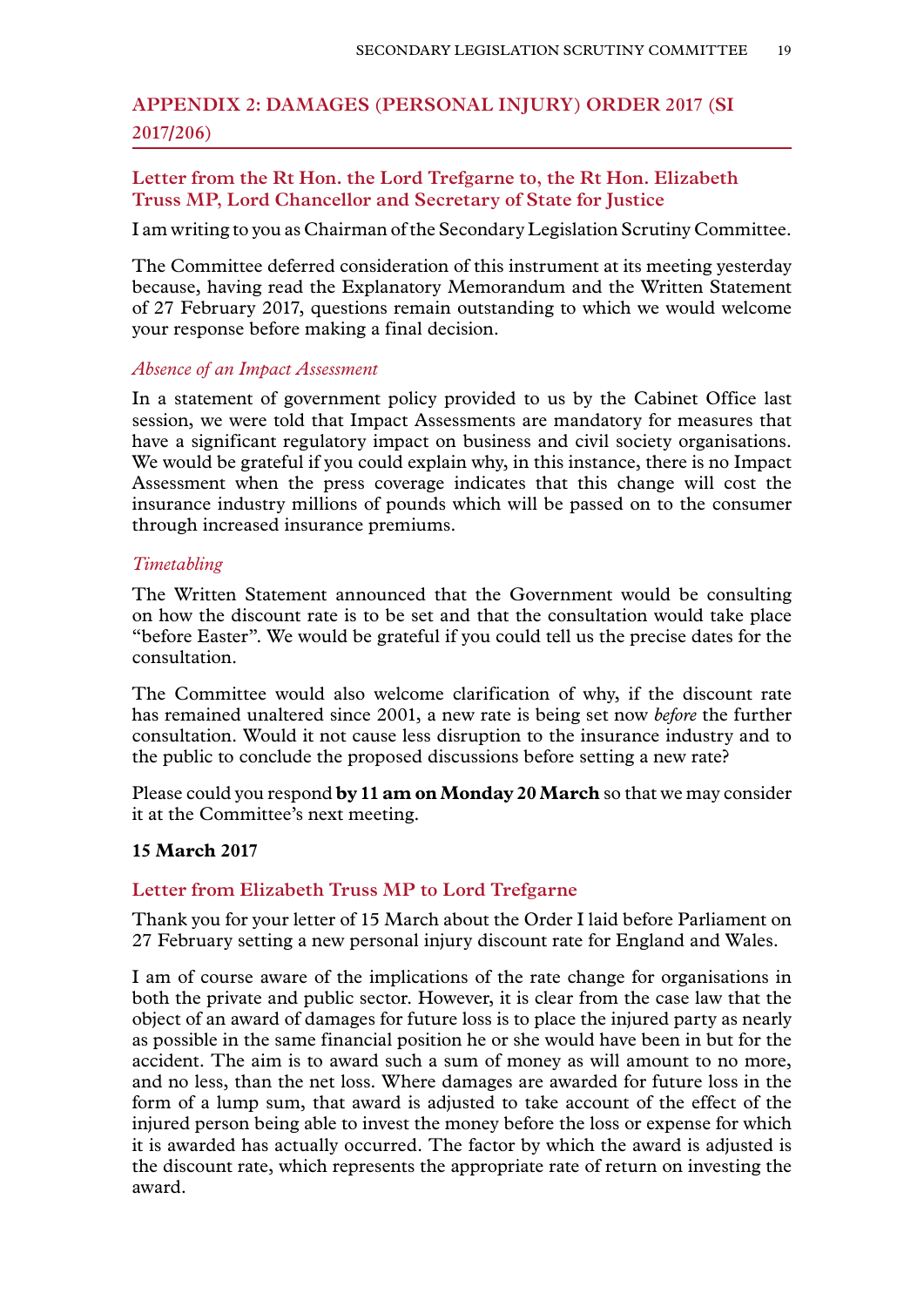It is not part of these established legal principles that I, as Lord Chancellor, may take account of the impact of a change in the discount rate on others, such as defendants. For me to take into account any such impacts in setting the rate would be to act inconsistently with the principle of full compensation of a claimant for his or her loss. This is because a rate that is set higher only to protect the interests of defendants (as awards would be smaller) may not reflect the proper rate of return on investing an award and so claimants would be undercompensated.

As Lord Hutton observed at the conclusion of his judgment in *Wells v Wells* (which is the leading case on the principles for setting the discount rate):

*"The consequence of the present judgments of this House will be a very substantial rise in the level of awards to plaintiffs who by reason of the negligence of others sustain very grave injuries requiring nursing care in future years and causing a loss of future earning capacity, and there will be resultant increases in insurance premiums. But under the present principles of law governing the assessment of damages which provide that injured persons should receive full compensation plaintiffs are entitled to such increased awards. If the law is to be changed it can only be done by Parliament which, unlike the judges, is in a position to balance the many social, financial and economic factors which would have to be considered if such a change were contemplated."*

In terms of an impact assessment, then, under the current legal framework when setting the rate I cannot take into account the costs to defendants. Moreover, the change to the discount rate is not itself regulatory in nature. I am, as Lord Chancellor, providing (non-binding) guidance to the Courts on how they calculate awards of damages in personal injury claims, not providing guidance to businesses on carrying out their activities. The discount rate helps the Courts to determine the right level of damages for individuals when a wrongful injury has occurred; it is not about helping the Courts to secure future compliance with any regulations. For those reasons, an impact assessment is not required.

You also ask why I have taken action now to set the rate, rather than wait for a review of the law. I do want to make sure that the framework remains fit for purpose in the future, and so I will be consulting on the framework under which the rate is set. But that review is entirely separate from the application of the present law, and it is important that the rate is set at the right level under that law. There has already been a long and thorough review in this area, conducted by me and my predecessors, including a public consultation on how the rate should be set in 2012, and the appointment of an expert panel in 2015. I made my decision now because my consideration of the issues was complete. I must apply the law as it stands and if a change in the rate is appropriate a delay cannot be justified because of my plans for a review of whether to change the law for the future. The forthcoming review will not be concerned with whether past decisions have been made correctly. It will involve an open minded consultation process in which no firm decisions have been taken on whether the current legal framework should be amended or not.

As I set out when I set the discount rate, I intend to launch that consultation before the Easter. That will include a consultation-stage impact assessment, given I will be consulting on a potential change of policy. Subject to collective agreement, my intention would be to launch that before the House of Commons breaks for Recess on 30 March.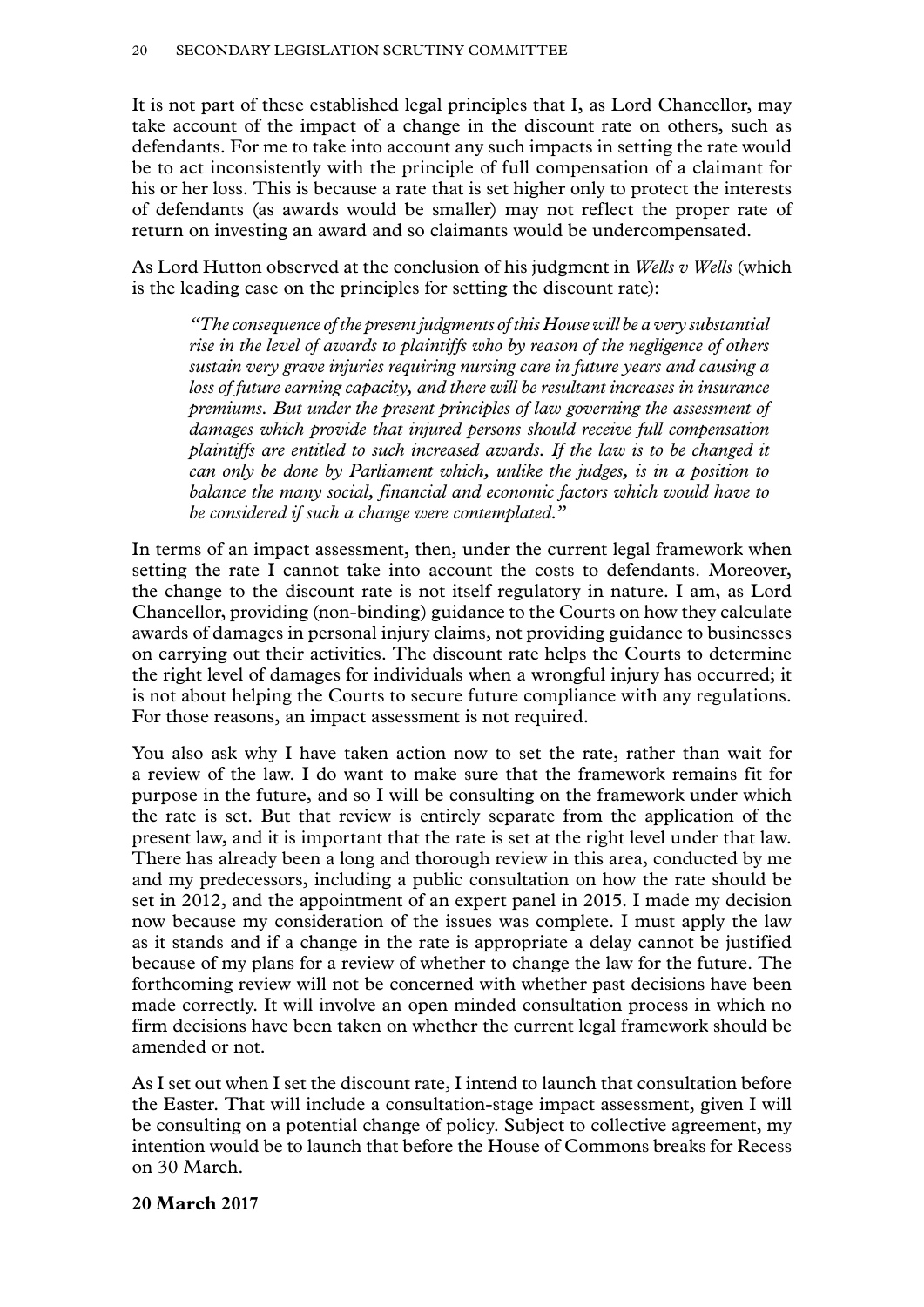## **Appendix 3: CORRESPONDENCE: DRAFT NON-CONTENTIOUS PROBATE FEES ORDER 2017**

#### **Letter from the Rt Hon. the Lord Trefgarne to the Rt Hon. Sir Oliver Heald QC MP, Minister of State for Courts and Justice at the Ministry of Justice**

Following its consideration of this instrument the Committee has asked me to write to you and draw your attention to the concerns raised in our 28th Report.

We noted in particular that the current fixed fee structure continues to cover the full cost of the grant of probate and these changes are, therefore, made purely in search of funds to cross-subsidise the courts and tribunal system. We would welcome clarification of whether this is a new policy that the Ministry of Justice intends to pursue in all its fee-based activities, or whether this will be applied selectively and, if so, on what basis.

We also note that you anticipate that the new fee structure will generate around £300 million per annum in additional fee income: that represents a more than  $600\%$  increase on the  $\angle$  45 million actually required to run the grant of probate service. While section 180 of the Anti-social Behaviour, Crime and Policing Act 2014 permits the levying of "enhanced" fees we felt that imposing such a high multiple of the cost on individuals with estates at the upper end of the range appeared to be a tax rather than a fee for a service offered. What is your justification for using the power to raise fees in this way?

We would be grateful for your response to these concerns and would welcome **a response by 11 am on Monday 20 March** so that we may consider it at the Committee's next meeting.

#### **14 March 2017**

#### **Letter from Sir Oliver Heald QC MP to Lord Trefgarne**

Thank you for your letter regarding this draft Order, which queried the justification for imposing these fees, and the Ministry of Justice's general approach to fee changes. The draft Order sets out a new banded structure for probate fees, as enabled by the primary powers in s.92 of the Courts Act 2003, and s.180 of the Anti-social Behaviour, Crime and Policing Act 2014. We have considered these provisions carefully in developing these new fees, and our view is that taken together, these primary powers give us clear statutory authority to prescribe the fees set out at Schedule 1 to the draft Order.

Section 180(1) of the 2014 Act provides that the Lord Chancellor may with the consent of Treasury 'prescribe a fee of an amount which is intended to exceed the cost of anything in respect of which the fee is charged'. In doing so, the Lord Chancellor must have regard (amongst other matters) to 'the financial position of the courts and tribunals for which the Lord Chancellor is responsible, including in particular any costs incurred by those courts and tribunals that are not being met by current fee income' (s.180(3)(a)). Such fees must be used 'to finance an efficient and effective system of courts and tribunals' (s.180(6), 2014 Act).

Taken together, the Government considers that these provisions demonstrate Parliament's intention that the Lord Chancellor may set certain fees above cost recovery levels in one part of the court and tribunal system in order to help maintain the efficient and effective operation of the rest of the system. Indeed the fact that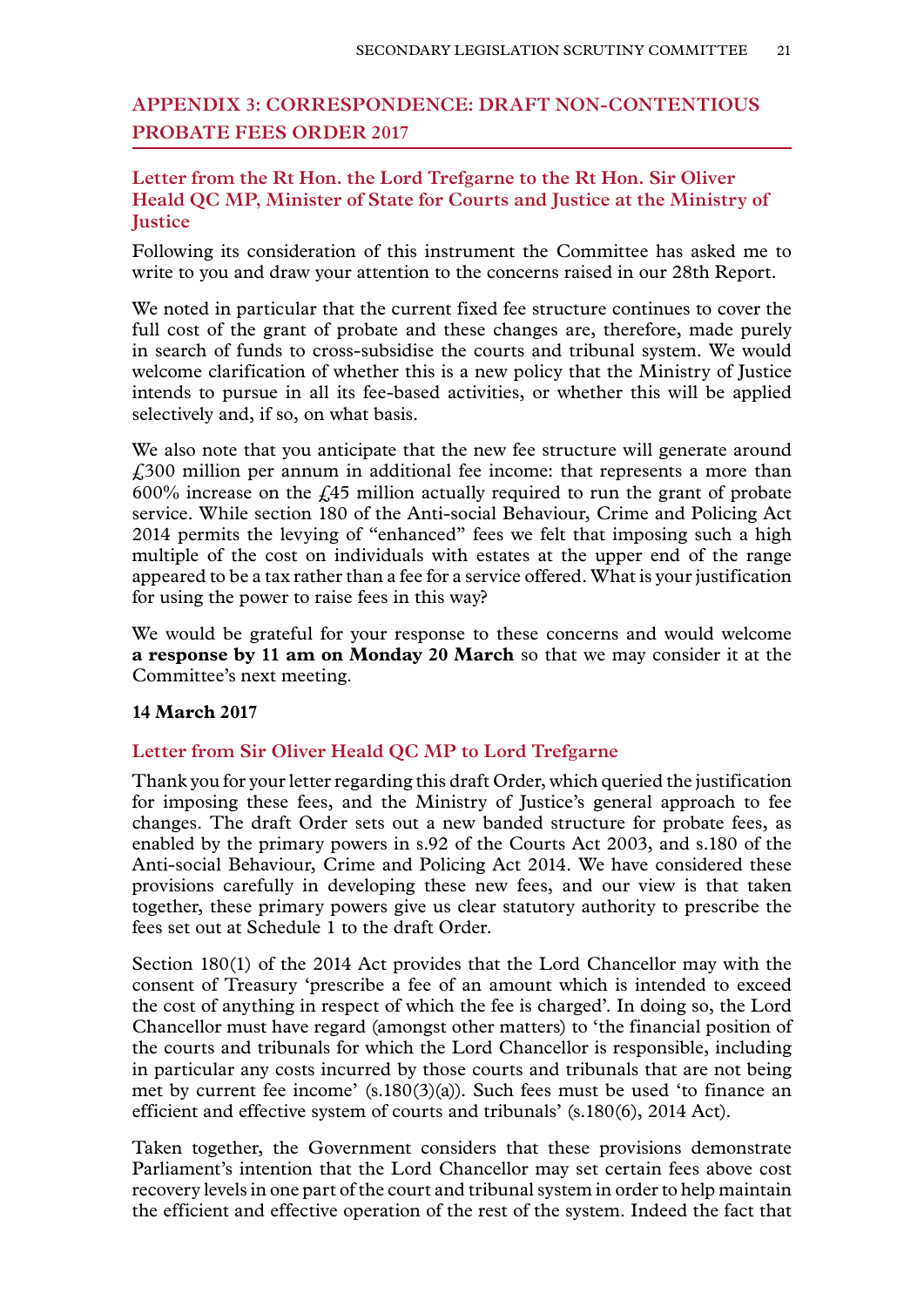the Lord Chancellor is required to consider those courts and tribunals where costs are not being met when exercising the power at section 180(1) anticipates cross subsidisation.

The Office of National Statistics has not yet given a view on whether to classify these fees as a tax for accounting purposes. Regardless of the accounting treatment, this does not change the Government's view that these proposals are fees charged in return for a specific service–a grant of probate–under a wide power explicitly designed to allow for cross-subsidisation in the court and tribunal system. We do not consider that the classification for accounting purposes has any bearing on the interpretation of this legislative provision and we do not see any reason in principle for reading down the power in such a way as to preclude its exercise in this manner.

During the Parliamentary passage of the 2014 Act, the then Minister explained the purpose of the section 180 power to the House of Commons<sup>20</sup>:

"*We will shortly be consulting on proposals to achieve full cost recovery, less remissions, in the civil and family courts. However, even on this basis the running of the court system in England and Wales costs more than £1 billion a year, so we need to go further in reducing the burden on taxpayers. We believe it is fair and proportionate that those who use the courts and can afford to do so should make a greater contribution to their overall funding. That is why we are bringing forward this provision to allow fees to be set above cost in some circumstances.*"

The Minister emphasised that the Lord Chancellor, in prescribing fees under this power, 'must have regard to the principle that access to the courts must not be denied', and that fees would not therefore be set at excessively high levels which deny persons access to the courts.

The specific proposals in this Order were not set out at that point. That was because, as the Minister went on to say, "we want to take some time to ensure that we get the measures right. As I said, we will consult widely on the proposals and look carefully at how any proposed court fees might compare with the overall cost of litigation, the value of the issues at stake and the fees charged by our international competitors. Following the consultation there will, as I have indicated, be full parliamentary scrutiny of any enhanced fees that we decide to introduce" (emphasis added).

We consider that the proposals in this Order are consistent with the section 180 power, as well as the assurances given to Parliament at the time. The Lord Chancellor has, in particular, had careful regard to the need to ensure that this scheme of fees would not deny access to the court (as per s.92(3), Courts Act 2003). Fees are recoverable from the estate, and setting fees by reference to the value of the estate–with the lifting of the lower threshold for paying fees from  $\hat{L}$ <sub>5</sub>k to  $\ell$ 50k–ensures the affordability of fees for those who ultimately bear their cost. As a safety net, in exceptional circumstances, the Lord Chancellor will retain the power to grant exceptional fee remissions.

I should stress that using these powers to prescribe enhanced fees is not a new policy. These powers have previously been used (and approved by Parliament) in this manner. The Civil Proceedings Fees Order 2008, for example, sets enhanced fees for the issuing of a money claim by reference to the value of the claim; from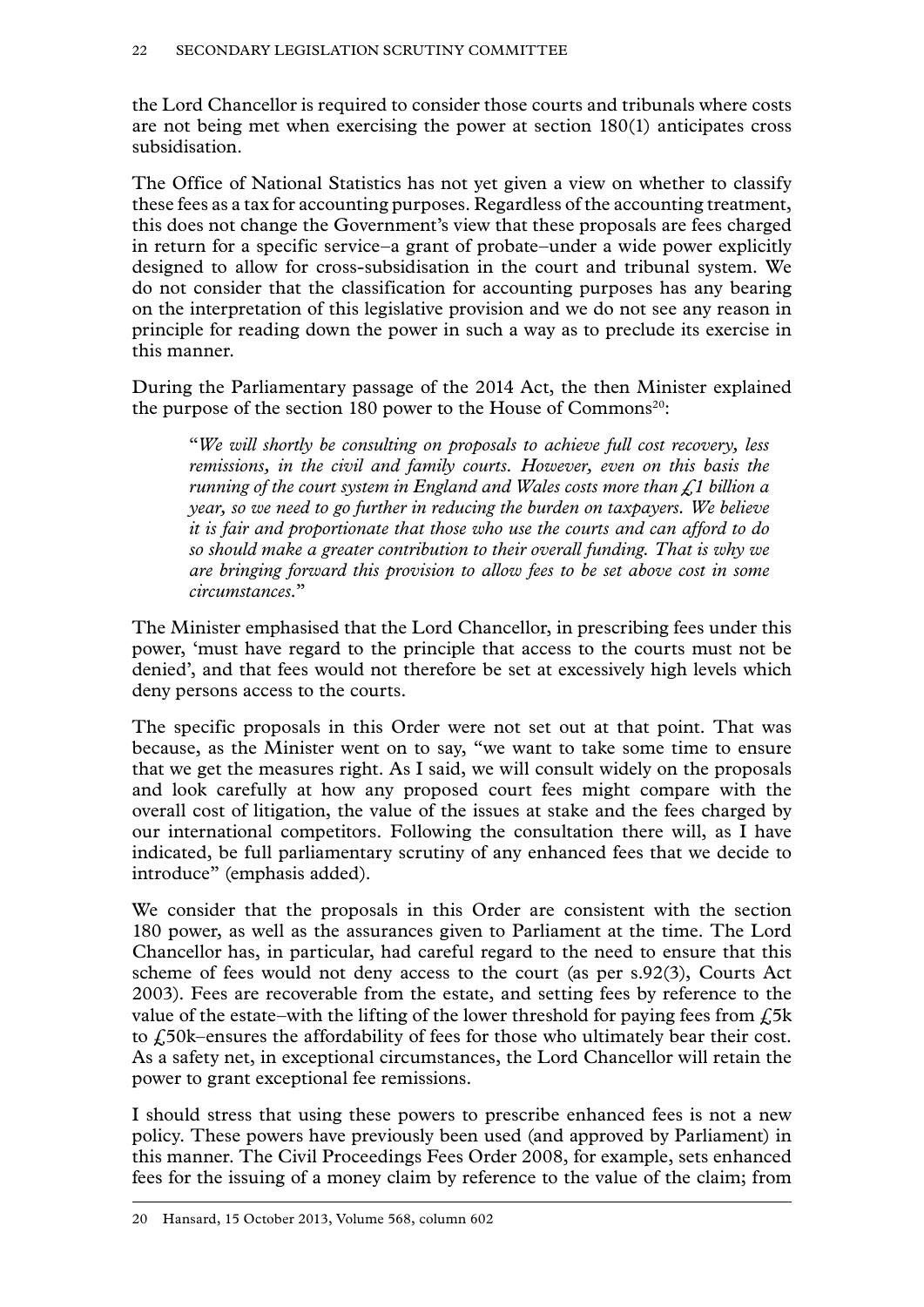£35 for a claim not exceeding £300, to £10,000 for a claim exceeding £200,000 (see Fee 1.1 of Schedule 1 to the Civil Proceedings Fees Order 2008). Similarly, the Upper Tribunal (Lands Chamber) Fees Order 2009/1114 sets the fee for certain proceedings by reference to a percentage of the amount awarded by the Tribunal (see fees 9 and 10 of Schedule 1 to that Order).

Your letter also asked about MoJ's future fee policy. Specific fees proposals are developed on a case by case basis, and any decision to implement further enhanced fees will be taken after the Lord Chancellor has considered the three statutory factors set out in primary legislation: the principle that access to the courts must not be denied; the financial position of the courts and tribunals; and the competitiveness of the legal services market as well as other statutory obligations, for example those under the Equality Act 2010.

In 2015/16, Her Majesty's Courts and Tribunals Service cost around  $f(1.9)$ billion to run, of which we recovered only around  $\text{\emph{L}}700\text{m}$  in fees, a position the Government believes is unsustainable. The best way to protect access to justice in the long term is with a properly funded courts and tribunals system, we believe it is reasonable to ask users to pay more where they can afford to do so. Any decisions on future changes to fee levels across the courts and tribunals will be made by Ministers based on the specific evidence available. Enhanced fees are only legally permissible in the circumstances outlined in the 2014 Act, and subject to the affirmative procedure, so, as with the current draft Order, Parliament will always have the opportunity to scrutinise any such changes before they are made.

We keep courts and tribunals fees under regular review. You may also be interested to know that I announced in November 2016 that we were undertaking a review of Tribunal fees and funding to better balance the needs of those who use the tribunals and the taxpayer.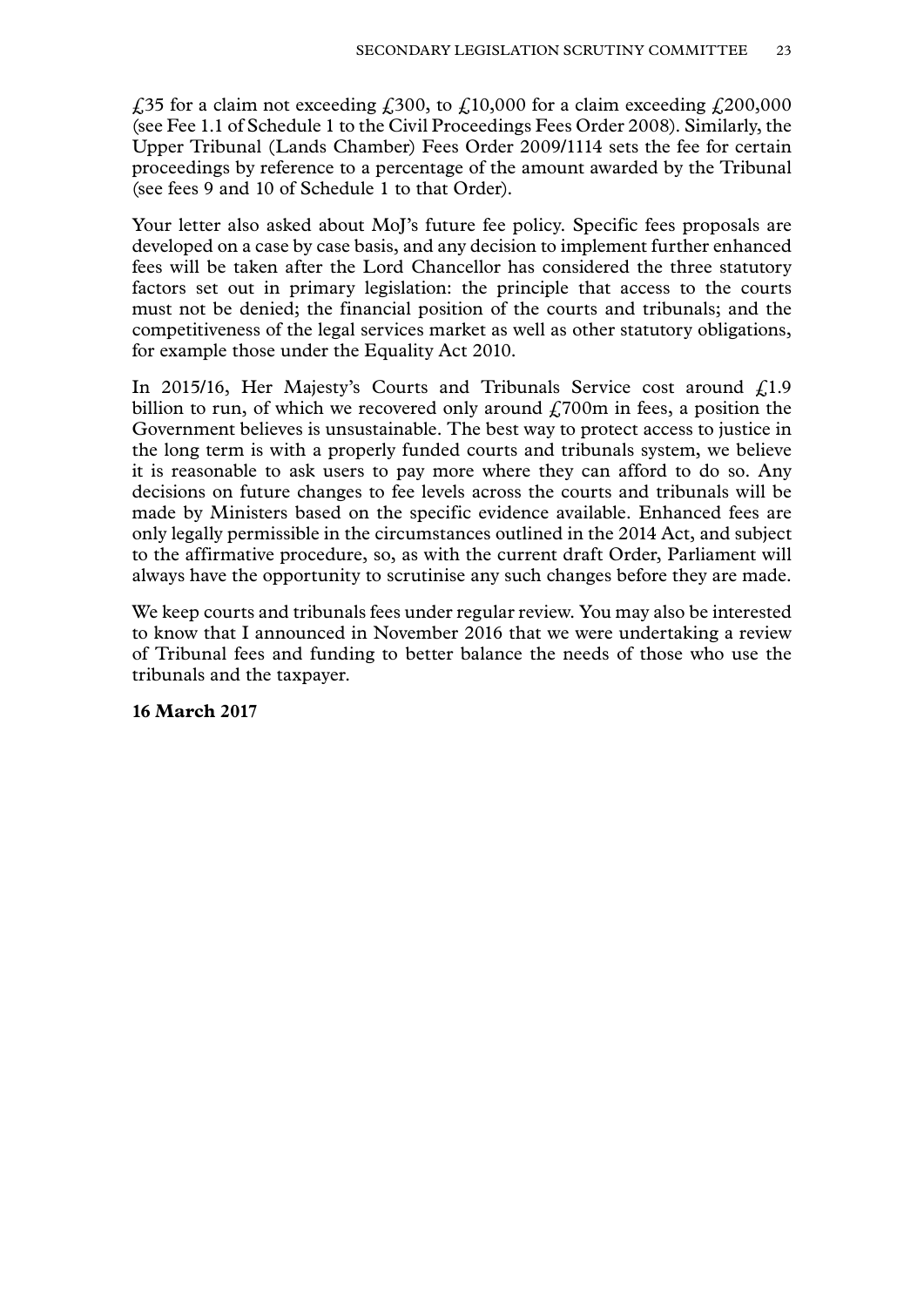## **Appendix 4: CORRESPONDENCE: UNIVERSAL CREDIT (HOUSING COSTS ELEMENT FOR CLAIMANTS AGED 18 TO 21) (AMENDMENT) REGULATIONS 2017 (SI 2017/252)**

## **Letter from the Rt Hon. the Lord Trefgarne to Richard Harrington MP, Parliamentary Under Secretary of State for Pensions**

I am writing as Chairman of the Secondary Legislation Scrutiny Committee. The Committee will be publishing a report on this instrument tomorrow. I have, however, been asked by the Committee to raise two important issues with you. This correspondence will be published in a later report.

#### *The response of landlords*

We received a submission from Shelter which quotes the National Landlords' Association [reaction to the new Regulations:](http://www.landlords.org.uk/news-campaigns/news/closing-the-door-on-the-vulnerable-nla-slams-18-21s-benefit-restriction) "Never mind the nuances, all landlords will hear is that 18-21 year olds are no longer entitled to housing benefit. Faced with a young person who may not be able to pay the rent, a landlord won't worry about the details of their life, they just won't consider them as a tenant".

The Department for Work and Pensions (DWP) made the following response to this point: "There is no hard evidence that landlords will not let to claimants in this age group as a result of this policy–this is speculation." We find this response unconvincing and we would be grateful if you could explain DWP's reasons for making it, given that the National Landlords' Association claims over 65,000 members and might be assumed to have some knowledge of their likely actions.

#### *The provision of guidance*

The Committee considered the range of exemptions set out in the Regulations and noted the comment in the Explanatory Memorandum (EM) that while DWP "can readily determine that a claimant is in receipt of one of the specified disability benefits establishing whether it would be inappropriate for a young person to live in the parental home will be less straightforward" (paragraph 9.1 of the EM). We welcome DWP's intention to consult expert groups on this but are concerned about the timetable: these Regulations were laid on 3 March and are due to come into effect on 1 April and yet draft guidance was not available to us. What assurance can you give that there will be sufficient time for the staff and, more importantly, the applicants to familiarise themselves with these new rules before the legislation takes effect?

The Committee's concern was heightened by the following statement by DWP:

"The guidance that will be used to determine exemptions is not yet public–this is normal for a digital project where information is deployed as and when it is needed."

This approach ignores the needs of the applicants, those charities which advise them and the needs of Parliament. This Committee's reports have previously made clear to DWP, among other departments, our view that if guidance is intended to direct users on how specific terms should be interpreted or how decisions should be made, it should be laid with the relevant instrument and be available to Parliament throughout the scrutiny process. We would be grateful if you could ensure that this is done in the future.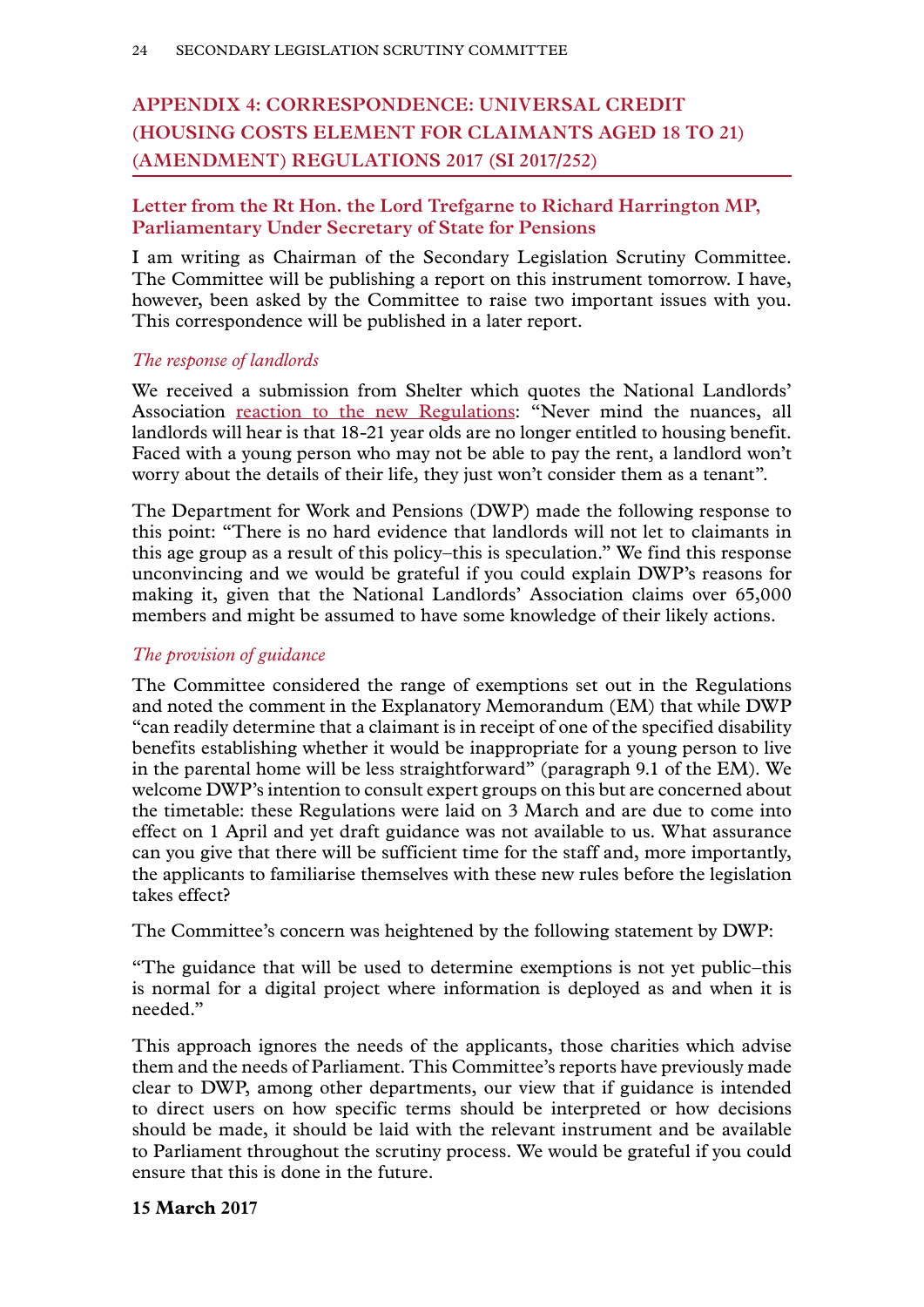#### **Letter from Caroline Nokes MP, Minister for Welfare Delivery at the Department for Work and Pensions, to Lord Trefgarne**

Thank you for your letter to Richard Harrington of 15th March. I am replying as the Minister with responsibility for this policy area.

I very much welcome scrutiny of this policy, from the Committee and from stakeholders, and recognise the important role it plays in getting its implementation right. We are working closely with the sector and I am pleased that the Committee welcomes the consultative approach the Department is taking to developing the guidance for DWP staff around the policy. It continues the extensive consultation we undertook while developing the policy and which the Social Security Advisory Committee commended for its thoroughness.

For the Committee's information I attach to this letter a copy of the draft departmental guidance which is currently being commented on by a broad range of stakeholders, including the charities who advise claimants who you refer to in your letter. It is therefore still subject to change and has not been cleared by Departmental lawyers. A finalised version will be in place ahead of the Regulations coming into force on 1st April.

We will be taking a test and learn approach to the policy, in line with our broader approach to Universal Credit, and will continue to review and refine the guidance as it is being used. To support that we have asked stakeholders for their continued input into and feedback on the operation of the policy as it is rolled out. As this change will apply only in Universal Credit full service areas, it is expected to affect 1,000 people in the first year which provides an opportunity to build on the guidance so it reflects live experience and addresses scenarios and issues as they arise.

In response to the Committee's question around landlords, we recognise the need to provide clarity and reassurance to that group, and to that end my officials are working closely with the Department for Communities and Local Government and stakeholder organisations to develop key messages which will be communicated to landlords. We are also involving the National Landlords Association, as well as Shelter and others, in the development of the guidance for DWP staff.

I have noted the Committee's comments around the availability of supporting guidance in order to scrutinise legislation and will ensure that Departmental colleagues are made aware.

I hope you find this response helpful.